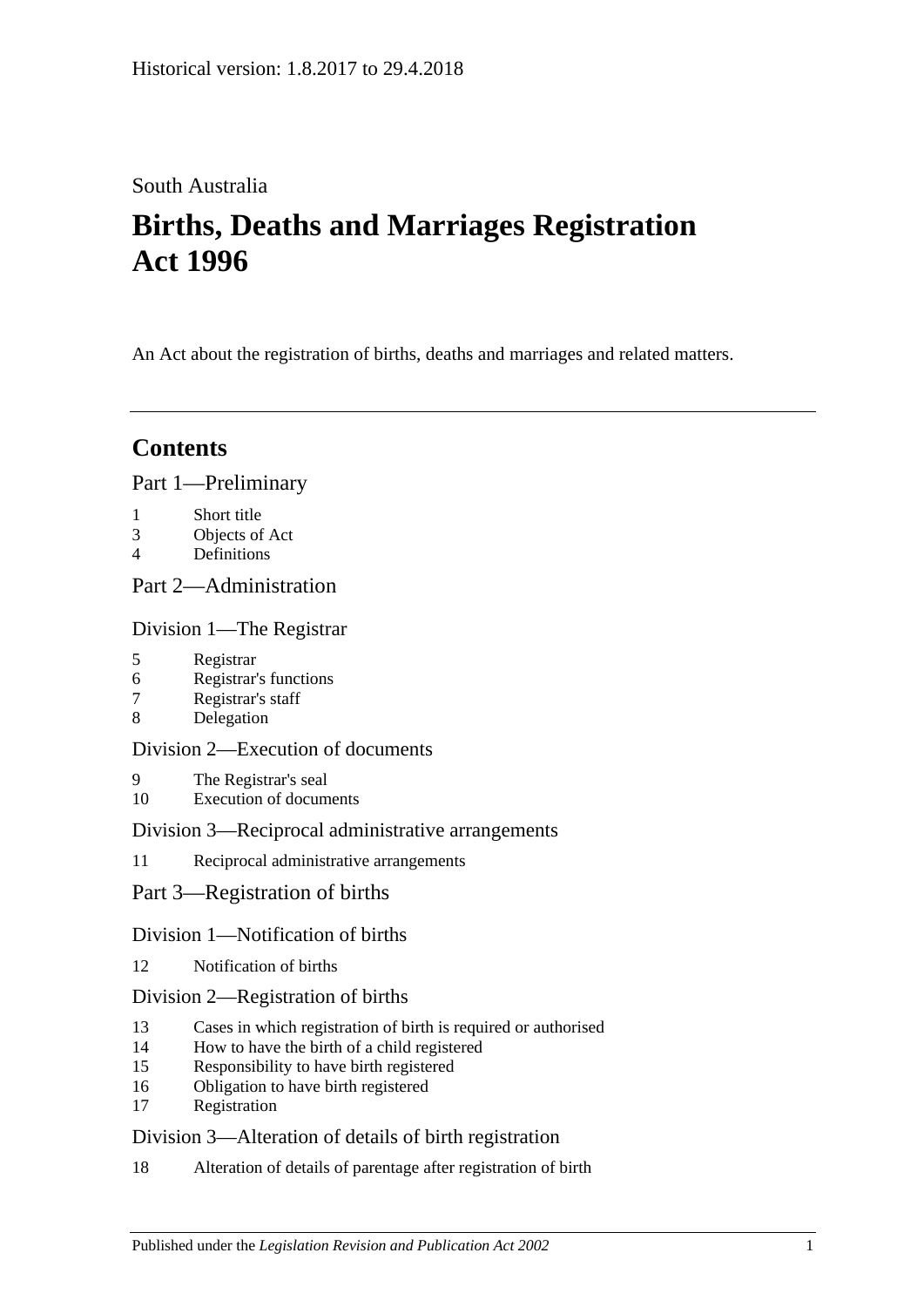### [Division 4—Court orders relating to registration of birth](#page-10-0)

- 19 [Application to Court](#page-10-1)
- 20 [Power to direct registration of birth etc](#page-10-2)

### [Division 5—Child's name](#page-10-3)

- 21 [Name of child](#page-10-4)
- 22 [Dispute about child's name](#page-10-5)
- [Division 6—Surrogacy orders](#page-11-0)
- 22A [Surrogacy orders](#page-11-1)
- [Part 4—Change of name](#page-11-2)

### [Division 1—General requirements for change of name](#page-11-3)

- 23 [Change of name by registration](#page-11-4)
- 24 [Application to register change of adult's name](#page-11-5)
- 25 [Application to register change of child's name](#page-12-0)
- 26 [Child's consent to change of name](#page-13-0)
- 27 [Registration of change of name](#page-13-1)
- 28 [Entries to be made in the Register](#page-13-2)
- 29 [Change of name may still be established by repute or usage](#page-13-3)
- 29A Saving [provision—surrogacy arrangements](#page-13-4)

### [Division 2—Requirements for change of name of restricted persons](#page-14-0)

- 29B [Interpretation](#page-14-1)
- 29C [Application of Division](#page-14-2)
- 29D [Application for change of name by or on behalf of restricted person](#page-15-0)
- 29E [Approval by supervising authority for change of name of restricted person](#page-15-1)
- 29F [Additional requirements for registration of change of name of restricted](#page-16-0) person
- 29G [Information exchange between Registrar and supervising authority](#page-16-1)
- [Part 4A—Change of sex or gender identity](#page-17-0)
- Division [1—Preliminary](#page-17-1)
- 29H [Preliminary](#page-17-2)

### Division [2—Applicants born in South Australia](#page-17-3)

- 29I [Application to change sex or gender identity](#page-17-4)
- 29J [Application to change child's sex or gender identity](#page-17-5)
- 29K [Material supporting application](#page-18-0)
- 29L [Change of sex or gender identity](#page-19-0)
- 29M [Special provision relating to access to Register and issue of extracts and certificates](#page-19-1)
- 29N [Use of old birth certificate to deceive](#page-19-2)

### Division [3—South Australian residents born outside Australia](#page-20-0)

- 29O [Application for identity acknowledgement certificate](#page-20-1)
- 29P [Application for identity acknowledgement certificate in respect of child](#page-20-2)
- 29Q [Issue of identity acknowledgement certificate](#page-21-0)
- 29R [Effect of identity acknowledgement certificate](#page-21-1)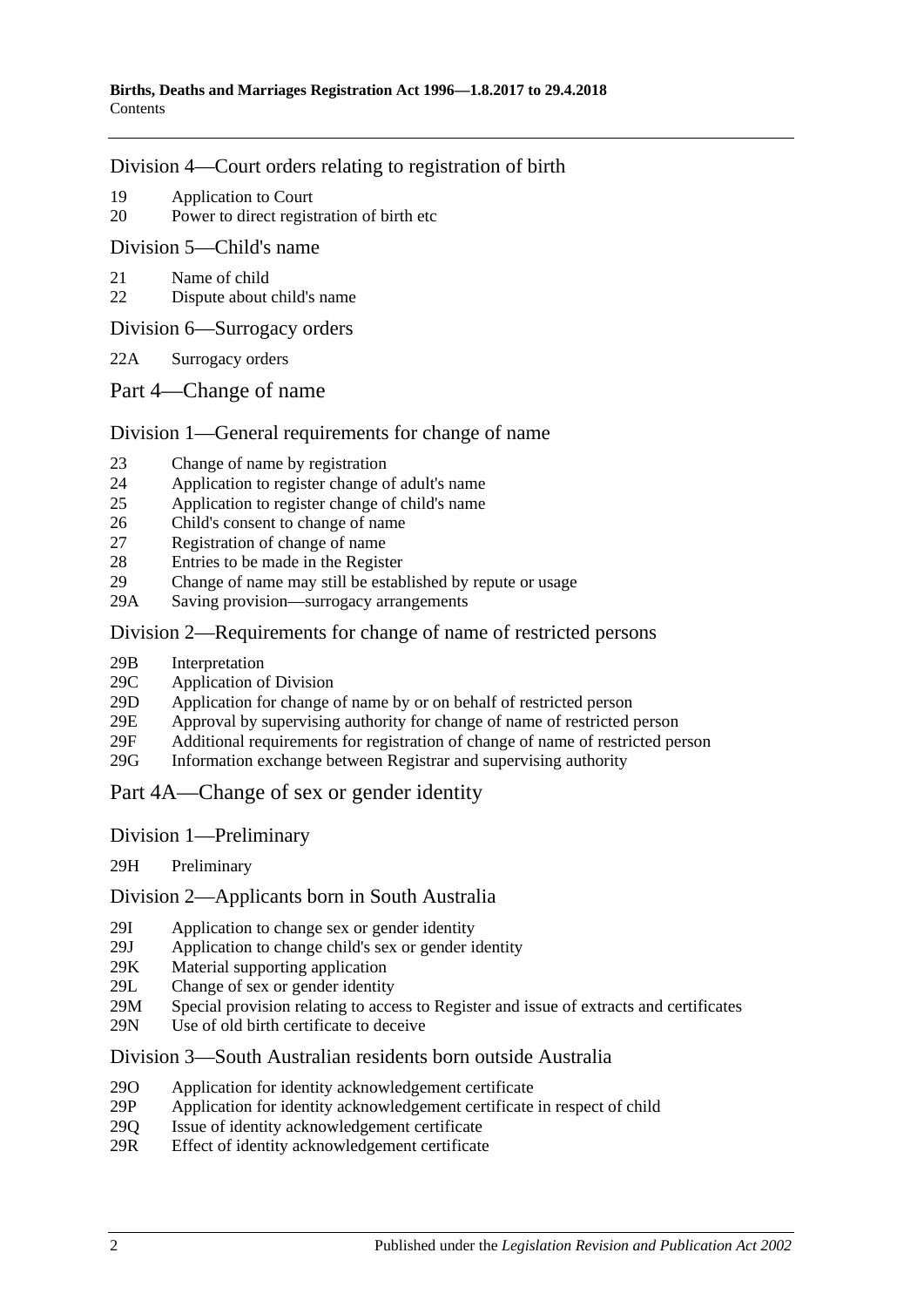### Division [4—General provisions](#page-21-2)

- 29S [Registrar may limit number of applications](#page-21-3)<br>29T Entitlement not affected by change of sex of
- [Entitlement not affected by change of sex or gender identity](#page-22-0)
- 29U [Change of sex or gender identity—interaction with other laws](#page-22-1)

### [Part 5—Registration of marriages](#page-22-2)

- 30 [Cases in which registration of marriage is required](#page-22-3)
- 31 [How to have marriage registered](#page-22-4)
- 32 [Registration of marriage](#page-22-5)

### [Part 6—Registration of deaths](#page-22-6)

[Division 1—Cases where registration of death is required or authorised](#page-22-7)

33 [Deaths to be registered under this Act](#page-22-8)

### [Division 2—Court orders relating to registration of death](#page-23-0)

- 34 [Application to Court](#page-23-1)
- 35 [Power to direct registration of death etc](#page-23-2)

### [Division 3—Notification of deaths](#page-23-3)

- 36 [Notification of deaths by doctors](#page-23-4)
- 37 [Notification by coroner](#page-24-0)
- 38 [Notification by funeral director etc](#page-24-1)

### [Division 3A—Notification by court appointed guardians](#page-25-0)

38A [Notification by court appointed guardians](#page-25-1)

### [Division 4—Registration of death](#page-25-2)

39 [Registration](#page-25-3)

[Part 7—The Register](#page-26-0)

### [Division 1—Keeping the Register](#page-26-1)

40 [The Register](#page-26-2)

### [Division 2—Registrar's powers of inquiry](#page-26-3)

41 [Registrar's powers of inquiry](#page-26-4)

### [Division 3—Correction of Register](#page-26-5)

42 [Registrar's power to correct Register](#page-26-6)

### [Division 4—Access to, and certification of, Register entries](#page-27-0)

- 43 [Access to Register](#page-27-1)
- 44 [Search of Register](#page-27-2)
- 45 [Protection of privacy](#page-28-0)
- 46 [Issue of certificate](#page-28-1)
- 47 [Access policies](#page-28-2)
- 48 [Fees](#page-28-3)
- 49 [Power to remit fees](#page-28-4)
- 49A [Saving provision—surrogacy arrangements](#page-29-0)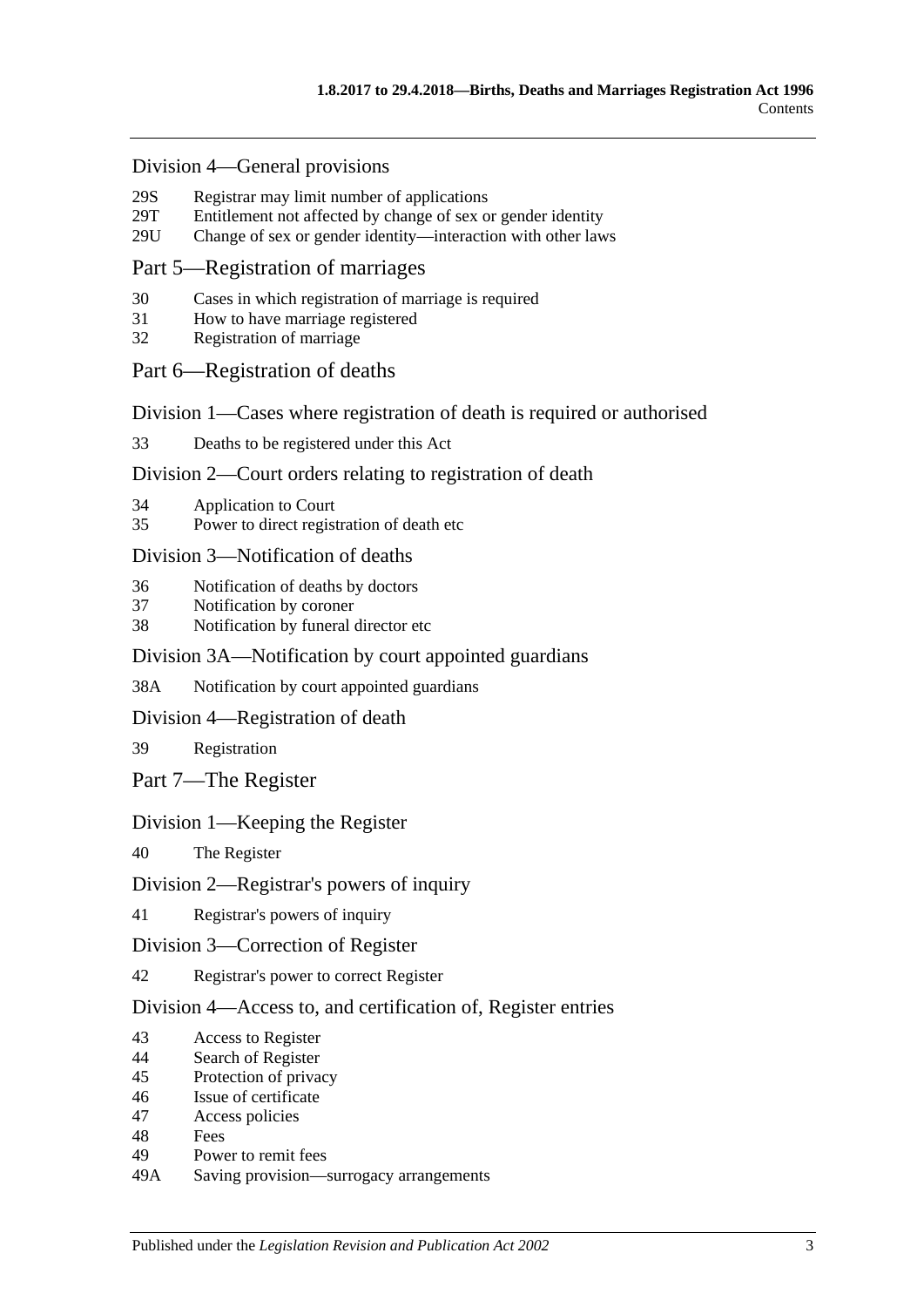### [Part 8—General power of review](#page-29-1)

50 [Review](#page-29-2)

[Part 9—Miscellaneous](#page-29-3)

- 51 [False representation](#page-29-4)
- 52 [Unauthorised access to or interference with Register](#page-29-5)
- 53 [Falsification of certificate etc](#page-29-6)
- 55 [Regulations](#page-30-0)

### [Schedule 1—Transitional](#page-30-1)

- 1 [Interpretation](#page-30-2)
- 3 [The Register](#page-30-3)
- 4 [The Registrar and Deputy Registrars](#page-30-4)

[Legislative history](#page-31-0)

## <span id="page-3-0"></span>**The Parliament of South Australia enacts as follows:**

## **Part 1—Preliminary**

### <span id="page-3-1"></span>**1—Short title**

This Act may be cited as the *Births, Deaths and Marriages Registration Act 1996*.

## <span id="page-3-2"></span>**3—Objects of Act**

The objects of this Act are to provide for—

- (a) the registration of births, deaths and marriages in South Australia; and
- (b) the registration of changes of name; and
- (ba) the registration of changes in sex or gender identity; and
- (c) the keeping of registers for recording and preserving information about births, deaths, marriages and changes of name in perpetuity; and
- (d) access to the information in the registers in appropriate cases by government or private agencies and members of the public, from within and outside the State; and
- (e) the issue of certified information from the registers; and
- (f) the collection and dissemination of statistical information.

### <span id="page-3-3"></span>**4—Definitions**

In this Act—

*adult* means a person who is 18 or above or, although under 18, is or has been married;

*authorised celebrant* means an authorised celebrant under the *Marriage Act 1961* (Cwth);

**birth** means the expulsion or extraction of a child from its mother;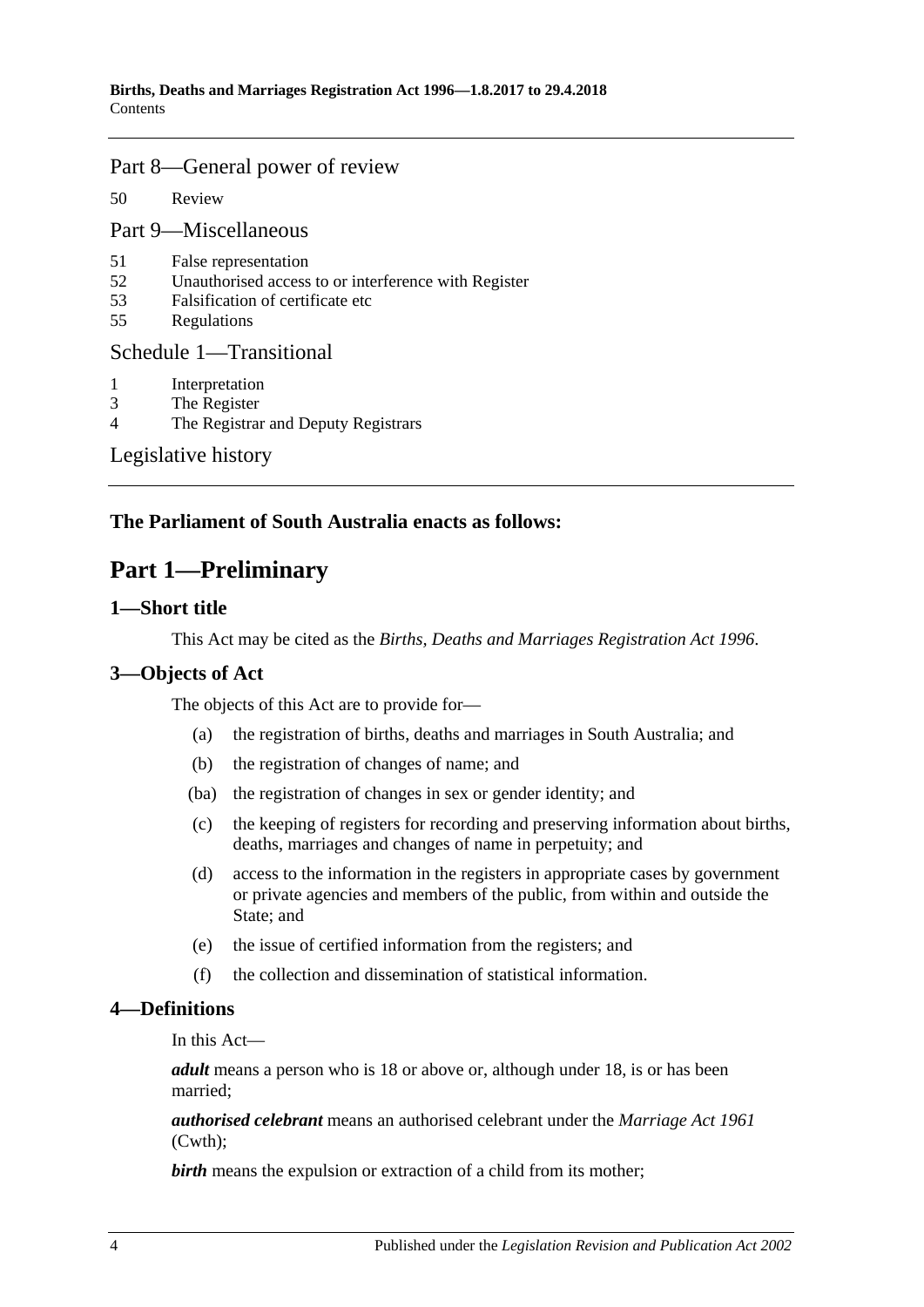*change* of name includes an addition, omission or substitution;

*child* includes a still-born child;

*corresponding law* means a law of another State that provides for the registration of births, deaths and marriages;

*Court* means the Magistrates Court;

*cremated remains* has the same meaning as in the *[Burial and Cremation Act](http://www.legislation.sa.gov.au/index.aspx?action=legref&type=act&legtitle=Burial%20and%20Cremation%20Act%202013) 2013*;

*death* includes still-birth;

*disposal* of human remains means—

- (a) cremation of the remains; or
- (b) burial of the remains (including burial at sea); or
- (c) placing the remains in a mausoleum or other permanent resting place; or
- (d) placing the remains in the custody of an educational or scientific institution for the purpose of medical education or research; or
- (e) removal of the remains from the State (but not if the remains have been cremated or are taken from the State by sea and buried at sea in the course of the voyage);

*doctor* means a person registered under the *Health Practitioner Regulation National Law* to practise in the medical profession (other than as a student);

*funeral director* means a person who carries on the business of arranging for the disposal of human remains;

*human remains* includes the remains of a still-born child;

*prohibited name* means a name that—

- (a) is obscene or offensive; or
- (b) could not practicably be established by repute or usage—
	- (i) because it is too long; or
	- (ii) because it consists of or includes symbols without phonetic significance; or
	- (iii) for some other reason; or
- (c) is contrary to the public interest for some other reason;

*registrable event* means a birth, change of name, change of sex or gender identity, death or marriage and includes the making or discharge of a surrogacy order;

*registrable information* means information that must or may be included in the Register<sup>1</sup>;

*Register*—See [section](#page-26-2) 40;

*registering authority* means an authority responsible under a corresponding law for the registration of births, deaths and marriages;

*Registrar* means the Registrar of Births, Deaths and Marriages;

*State* includes a Territory;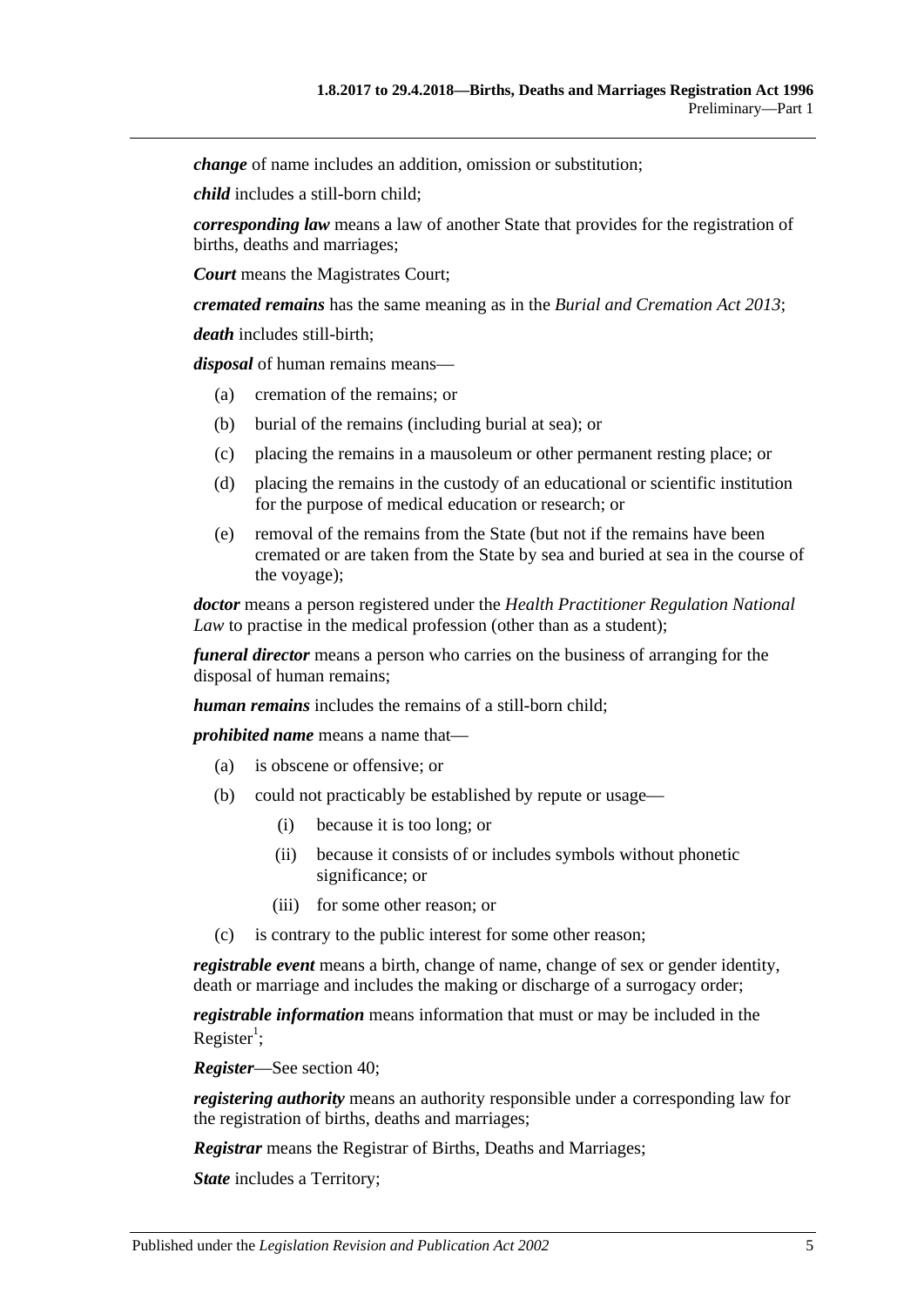*still-birth* means the birth of a still-born child;

*still-born child* means a child of at least 20 weeks' gestation or, if it cannot be reliably established whether the period of gestation is more or less than 20 weeks, with a body mass of at least 400 grams at birth, that exhibits no sign of respiration or heartbeat, or other sign of life, after birth but does not include the product of a procedure for the termination of pregnancy;

*surrogacy order* means an order under section 10HB of the *[Family Relationships](http://www.legislation.sa.gov.au/index.aspx?action=legref&type=act&legtitle=Family%20Relationships%20Act%201975)  Act [1975](http://www.legislation.sa.gov.au/index.aspx?action=legref&type=act&legtitle=Family%20Relationships%20Act%201975)*.

**Note—**

1 See [section](#page-26-7) 40(2).

## <span id="page-5-1"></span><span id="page-5-0"></span>**Part 2—Administration**

## **Division 1—The Registrar**

### <span id="page-5-2"></span>**5—Registrar**

- (1) The Registrar of Births, Deaths and Marriages is responsible, subject to the Minister's control and direction, for the administration of this Act.
- (2) The Registrar is to be a Public Service employee.

### <span id="page-5-5"></span><span id="page-5-3"></span>**6—Registrar's functions**

- (1) The Registrar's general functions are to—
	- (a) establish and maintain the registers<sup>1</sup> necessary for the purposes of this Act or any other Act; and
	- (b) administer the registration system established by this Act and ensure that it operates efficiently, effectively and economically; and
	- (c) ensure that this Act is administered in the way best calculated to achieve its objects.
- (2) In addition to the general functions referred to in [subsection](#page-5-5) (1), the Registrar—
	- (a) may carry out any other function conferred on the Registrar by or under this Act or any other Act; and
	- (b) may do anything necessary or expedient to be done for the purposes of a function referred to in this section.

**Note—**

1 The registers are collectively referred to as the *Register*—See [section](#page-26-2) 40.

## <span id="page-5-4"></span>**7—Registrar's staff**

- (1) The Registrar's staff consists of—
	- (a) one or more Deputy Registrars of Births, Deaths and Marriages; and
	- (b) the other staff necessary for the proper administration of this Act.
- (2) A Deputy Registrar has the powers and functions of the Registrar but is subject to direction by the Registrar.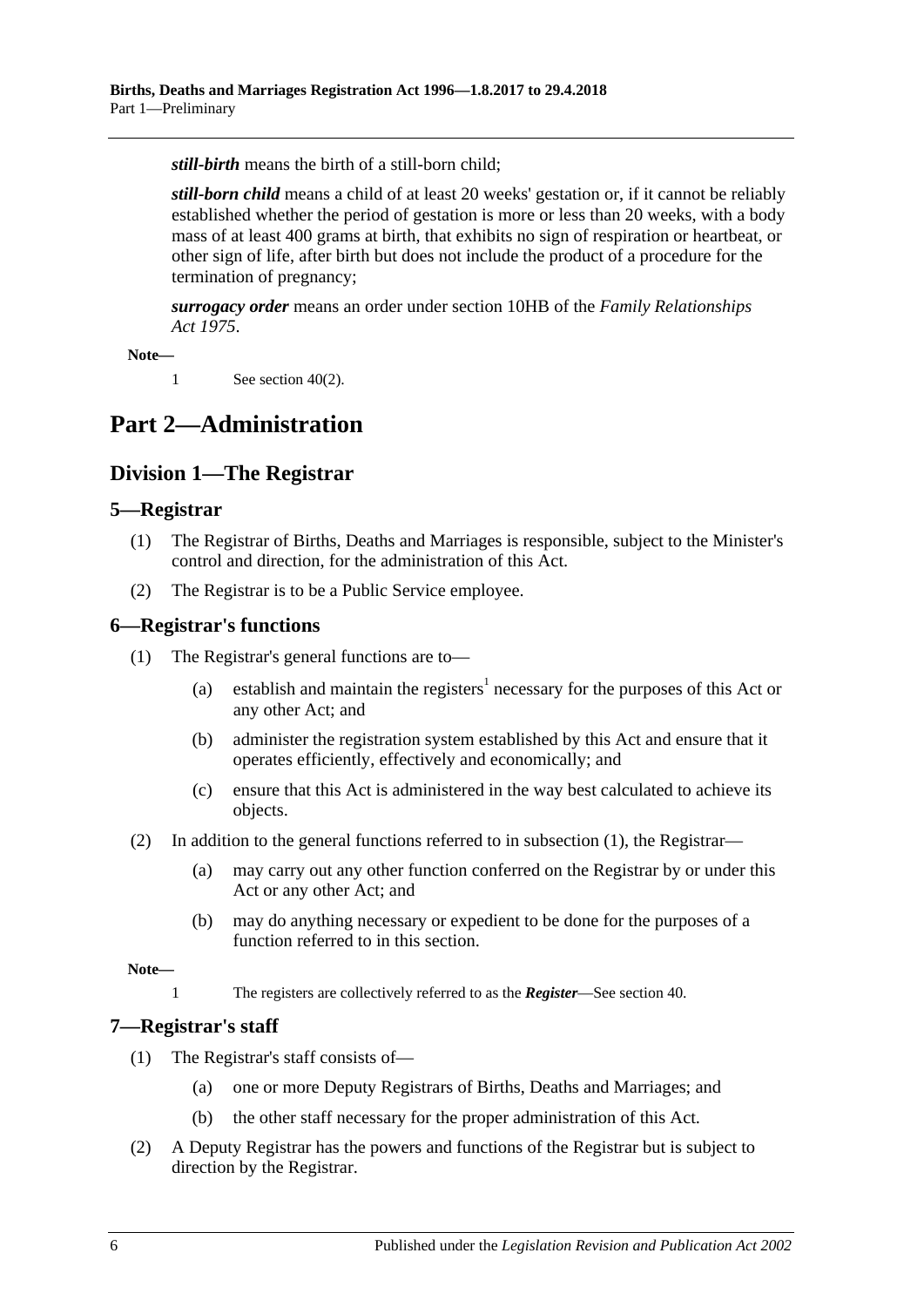(3) The staff are to be Public Service employees.

### <span id="page-6-0"></span>**8—Delegation**

- (1) The Registrar may delegate powers or functions under this or any other Act.
- (2) A power or function delegated under this section may, if the instrument of delegation so provides, be further delegated.
- (3) A delegation under this section—
	- (a) must be by instrument in writing; and
	- (b) may be absolute or conditional; and
	- (c) does not derogate from the power of the delegator to act in any matter; and
	- (d) is revocable at will by the delegator.

## <span id="page-6-1"></span>**Division 2—Execution of documents**

### <span id="page-6-2"></span>**9—The Registrar's seal**

The Registrar has a seal.

### <span id="page-6-3"></span>**10—Execution of documents**

- (1) The Registrar may issue a certificate or other document under the Registrar's signature and seal, or a facsimile of the Registrar's signature and seal produced by stamp, machine imprint or some other method authorised by regulation.
- (2) If a document produced before a court or an administrative authority or official is apparently under—
	- (a) the Registrar's signature and seal; or
	- (b) a facsimile of the Registrar's signature and seal produced by stamp, machine imprint, or some other method authorised by regulation,

the court, authority or official must presume, in the absence of evidence to the contrary, that the document was properly issued under the Registrar's authority.

## <span id="page-6-4"></span>**Division 3—Reciprocal administrative arrangements**

### <span id="page-6-5"></span>**11—Reciprocal administrative arrangements**

- (1) The Minister may enter into an arrangement with the Minister responsible for the administration of a corresponding law providing for—
	- (a) the exercise by the Registrar of powers and functions of the registering authority under the corresponding law; and
	- (b) the exercise by the registering authority under the corresponding law of powers and functions of the Registrar under this Act.
- (2) When an arrangement is in force under this section—
	- (a) the Registrar may exercise, to the extent authorised by the arrangement (but subject to the conditions of the arrangement), the powers and functions of the registering authority under the corresponding law; and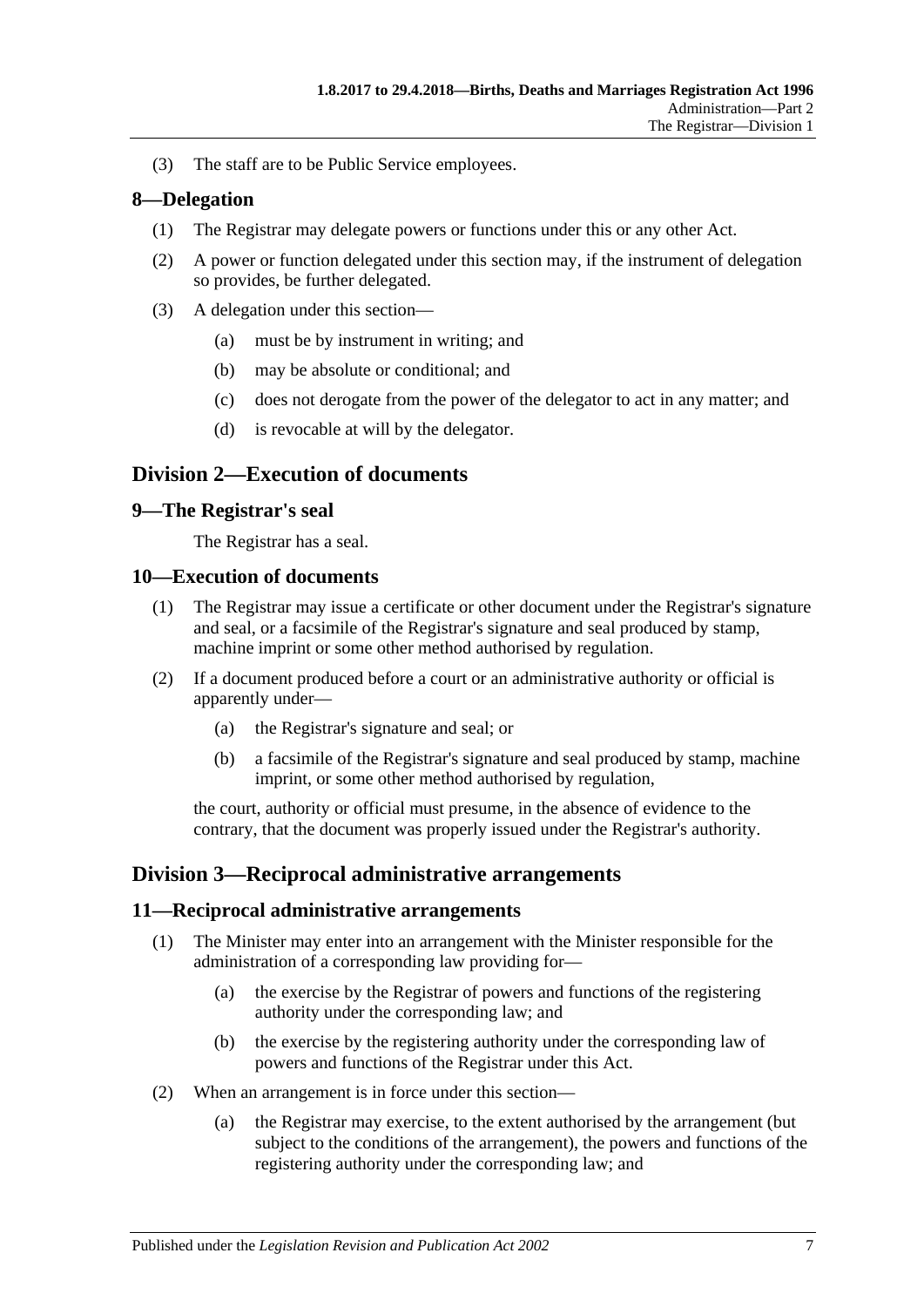- (b) the registering authority under the corresponding law may exercise, to the extent authorised by the arrangement (but subject to the conditions of the arrangement), the powers and functions of the Registrar under this Act.
- (3) An arrangement under this section may—
	- (a) establish a data base in which information is recorded for the benefit of all the participants in the arrangement; and
	- (b) provide for access to information contained in the data base; and
	- (c) provide for payments by or to participants in the arrangement for services provided under the arrangement.

# <span id="page-7-0"></span>**Part 3—Registration of births**

## <span id="page-7-1"></span>**Division 1—Notification of births**

## <span id="page-7-2"></span>**12—Notification of births**

- (1) When a child is born in the State, the responsible person must give written notice of the birth to the Registrar including the particulars required by regulation. Maximum penalty: \$1 250.
- (2) The notice must be given—
	- (a) in the case of a child born alive—within 7 days after birth;
	- (b) in the case of a still-birth—within 48 hours after birth.
- (3) When notice of a still-birth is given, the responsible person must also give a doctor's certificate in a form approved by the Registrar, certifying the cause of foetal death, to—
	- (a) the Registrar; and
	- (b) the funeral director or other person who will be arranging for the disposal of the human remains.

Maximum penalty: \$1 250.

- (4) The certificate must be completed by the doctor responsible for the professional care of the mother at the birth or a doctor who examined the body of the still-born child after the birth.
- (5) In this section—

## *responsible person* means—

- (a) in the case of a child born in a hospital or brought to a hospital within 24 hours after birth—the chief executive officer of the hospital; or
- (b) in other cases—the doctor or midwife responsible for the professional care of the mother at the birth.

## <span id="page-7-3"></span>**Division 2—Registration of births**

## <span id="page-7-4"></span>**13—Cases in which registration of birth is required or authorised**

(1) If a child is born in the State, the birth must be registered under this Act.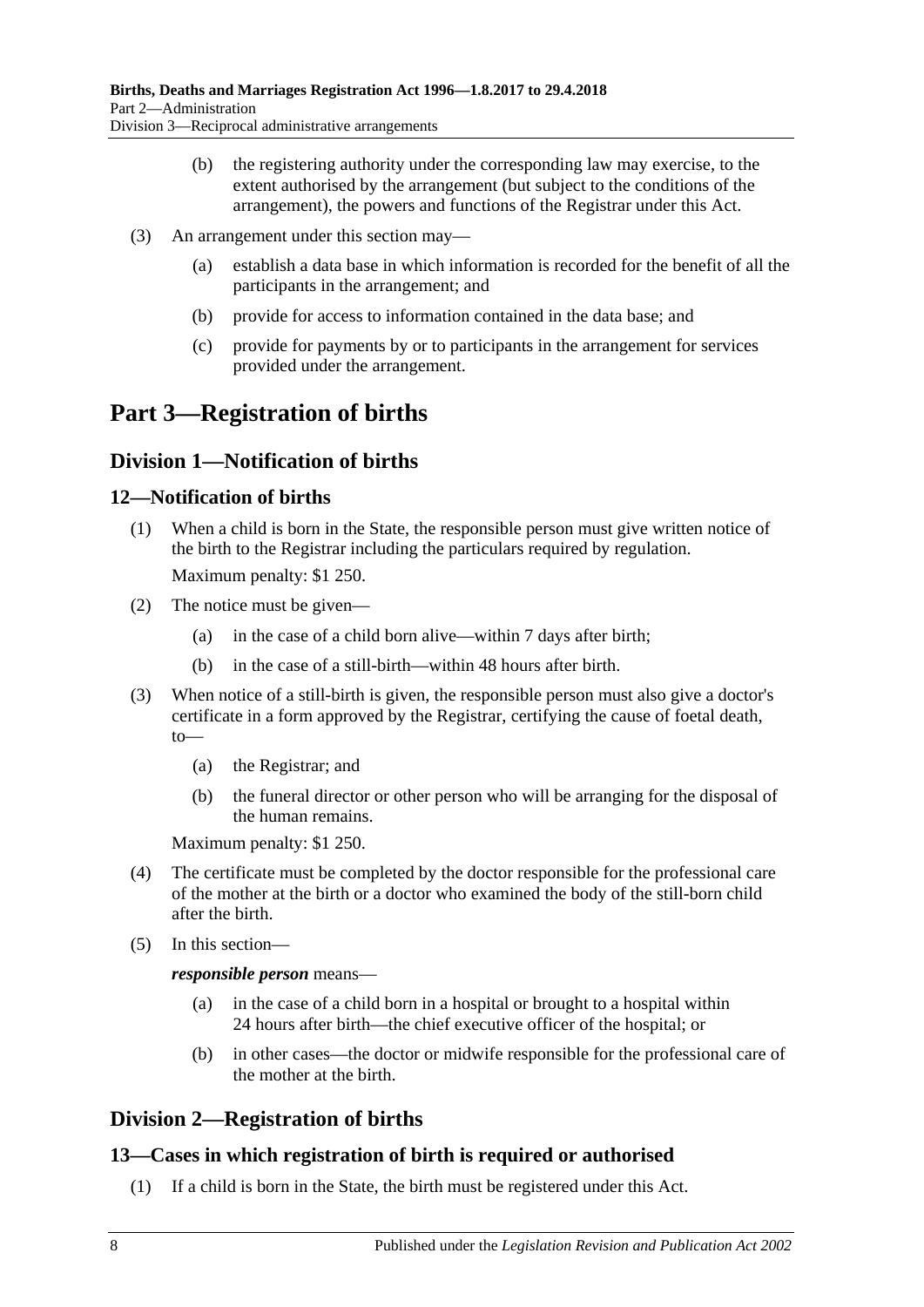- (2) If a court (whether of this or any other State or the Commonwealth) directs the registration of a birth, the birth must be registered under this Act.
- <span id="page-8-2"></span>(3) If a child is born in an aircraft during a flight or on a vessel during a voyage to a place of disembarkation in the State, the birth may be registered under this Act.
- <span id="page-8-3"></span>(4) If a child is born outside the Commonwealth, but—
	- (a) the child is to become a resident of the State; or
	- (b) in the case of a still-born child—a person responsible for having the birth of the child registered is or is to become a resident of the State,

the birth may be registered under this Act.

(5) However, the Registrar must not register a birth under [subsections](#page-8-2) (3) or [\(4\)](#page-8-3) if the birth is registered under a corresponding law.

### <span id="page-8-0"></span>**14—How to have the birth of a child registered**

- (1) A person has the birth of a child registered under this Act by lodging a statement (the *birth registration statement*) in a form approved by the Registrar containing the information required by regulation.
- <span id="page-8-4"></span>(2) The birth registration statement must include particulars of the identity (if known) of the biological parents of the child.
- <span id="page-8-5"></span>(3) The fact that a person is described as a biological parent of a child in a birth registration statement in accordance with [subsection](#page-8-4) (2), or in an entry about the birth in the Register—
	- (a) does not constitute an acknowledgement of parentage for the purposes of the *[Family Relationships Act](http://www.legislation.sa.gov.au/index.aspx?action=legref&type=act&legtitle=Family%20Relationships%20Act%201975) 1975* or any other law; and
	- (b) does not otherwise operate to make that person the mother or father of the child for the purposes of any other law.
- <span id="page-8-6"></span>(4) In this section—

*biological parents*, in relation to the birth of a child, means—

- (a) the person who provided semen resulting in the birth; and
- (b) the person who provided the ovum resulting in the birth.
- (5) [Subsections](#page-8-4) (2), [\(3\)](#page-8-5) and [\(4\)](#page-8-6) expire on the day on which the donor conception register is established under section 15 of the *[Assisted Reproductive Treatment Act](http://www.legislation.sa.gov.au/index.aspx?action=legref&type=act&legtitle=Assisted%20Reproductive%20Treatment%20Act%201988) 1988*.

## <span id="page-8-1"></span>**15—Responsibility to have birth registered**

- (1) The parents of a child are jointly responsible for having the child's birth registered under this Act (and must both sign the birth registration statement) but the Registrar may accept a birth registration statement from one of the parents if satisfied that it is impossible, impracticable or inappropriate for the other parent to join or be required to join in the application whether because of his or her death, disappearance, ill-health or unavailability or the need to avoid unwarranted distress or for some other reason.
- (2) If a child is a foundling, the person who has custody of the child is responsible for having the child's birth registered.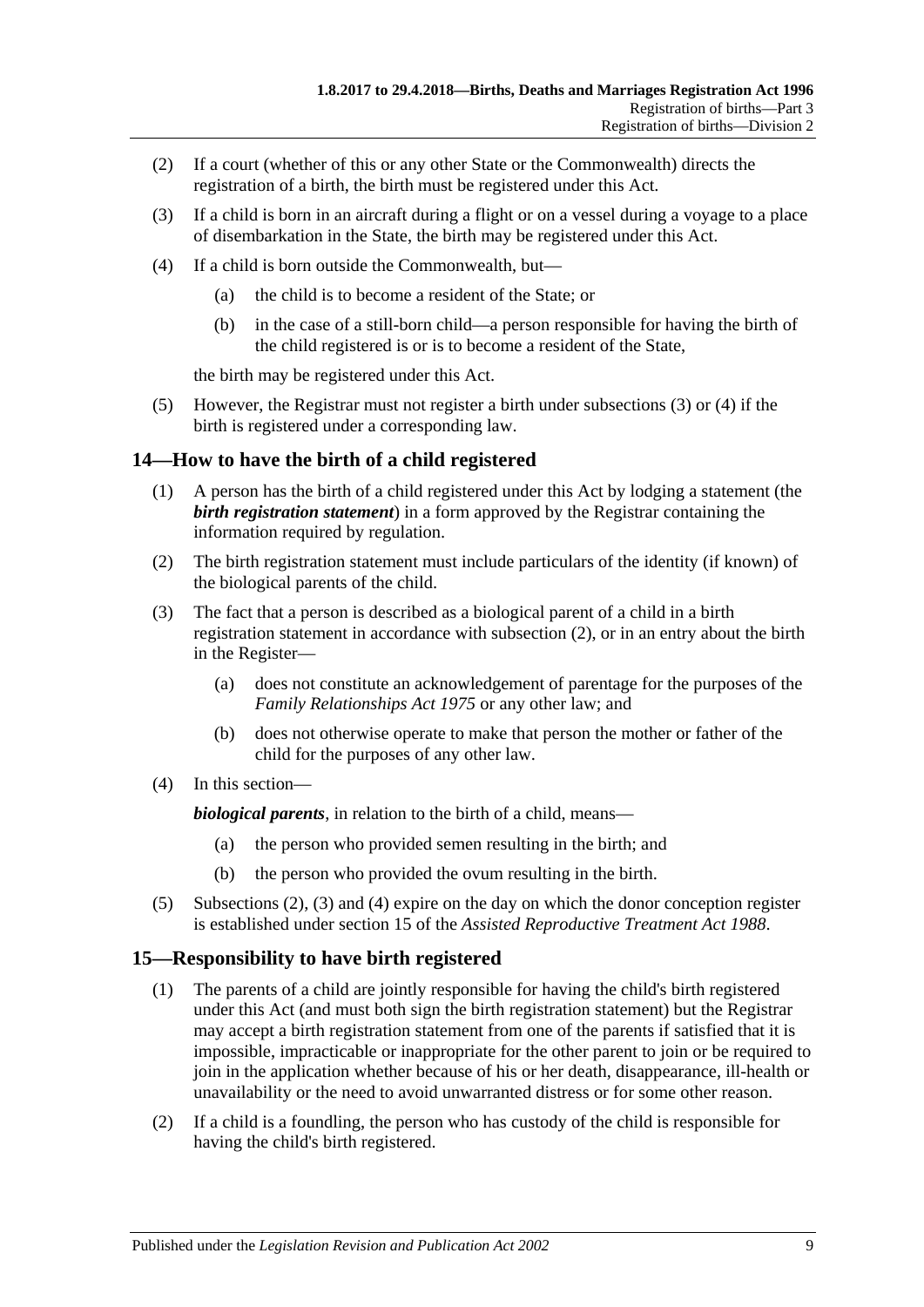- (3) The Registrar may accept a birth registration statement from a person who is not responsible for having the child's birth registered if satisfied that—
	- (a) the person lodging the statement has knowledge of the relevant facts; and
	- (b) the child's parents are unable or unlikely to lodge a birth registration statement.

### <span id="page-9-0"></span>**16—Obligation to have birth registered**

(1) A person responsible for having the birth of a child registered must ensure that a birth registration statement is lodged with the Registrar within 60 days after the date of the birth.

Maximum penalty: \$1 250.

(2) However, the Registrar must accept a birth registration statement even though it is lodged after the end of the 60 day period.

### <span id="page-9-1"></span>**17—Registration**

- (1) The Registrar registers a birth by making an entry about the birth in the Register including the particulars required by regulation.
- (2) However, if the particulars available to the Registrar are incomplete the Registrar may register a birth on the basis of incomplete particulars.

## <span id="page-9-2"></span>**Division 3—Alteration of details of birth registration**

### <span id="page-9-3"></span>**18—Alteration of details of parentage after registration of birth**

- (1) The Registrar may include registrable information about a child's parents in the Register after registration of the child's birth if—
	- (a) the father and mother of the child make a joint application for the addition of the information; or
	- (b) one parent of the child makes an application for the addition of the information and the other parent cannot join in the application because he or she is dead or cannot be found, or for some other reason.
- (2) The Registrar must include or correct registrable information about a child's parents in the Register after registration of the child's birth if a court (whether of this or any other State or the Commonwealth) directs the inclusion or correction of the information in the Register or the Registrar is advised of a finding by a court that a particular person is a parent of the child.
- (3) An application to the Registrar for the inclusion of registrable information in the Register—
	- (a) must be made in writing; and
	- (b) must include the information required by the Registrar; and
	- (c) must, if the Registrar requires verification of the information contained in the application, be accompanied by a statutory declaration verifying the information contained in the application and other evidence the Registrar may require.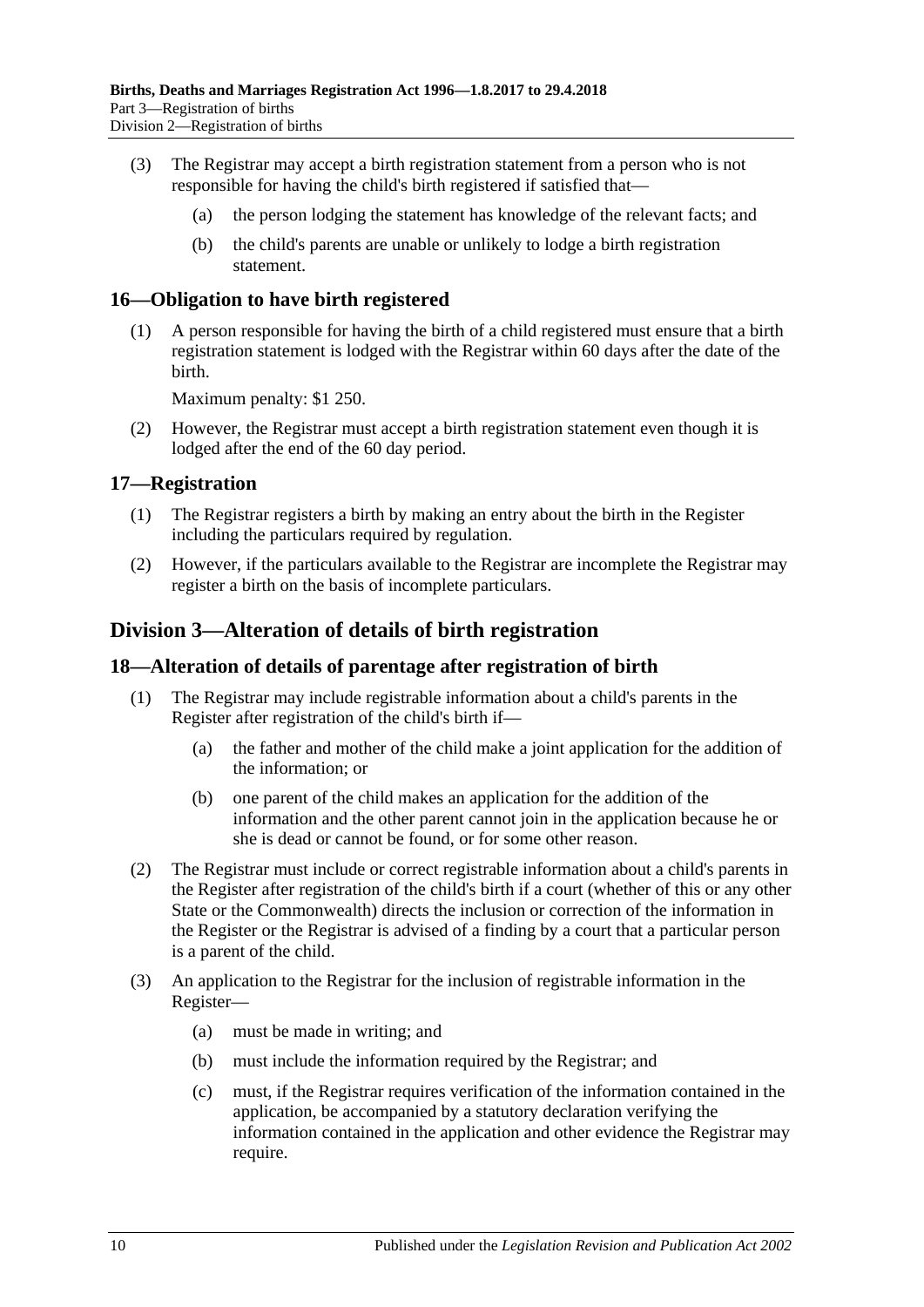## <span id="page-10-0"></span>**Division 4—Court orders relating to registration of birth**

## <span id="page-10-1"></span>**19—Application to Court**

The Court may, on application by an interested person or on its own initiative, order—

- (a) the registration under this Act of a birth that has occurred in the State; or
- (b) the inclusion or correction of registrable information about a birth or a child's parents in the Register.

## <span id="page-10-2"></span>**20—Power to direct registration of birth etc**

If a court finds—

- (a) that the birth of a person is not registered as required under this Act or a corresponding law; or
- (b) that the registrable information contained in an entry about a birth in the Register under this Act or a corresponding law is incomplete or incorrect,

the court may direct registration of the birth, or the inclusion or correction of registrable information in the Register under this Act or the corresponding law (as the case may require).

## <span id="page-10-3"></span>**Division 5—Child's name**

## <span id="page-10-4"></span>**21—Name of child**

- (1) Subject to this section, the birth registration statement must state the name of the child.
- (2) The name is a matter of choice for the person or persons lodging the statement<sup>1</sup>, but the Registrar may assign a name to a child if—
	- (a) the name stated in the birth registration statement is a prohibited name; or
	- (b) the birth registration statement is lodged by both parents of the child and they satisfy the Registrar that they are unable to agree on the child's name.
- (3) A birth registration statement relating to a still-born child need not state the name of the child.

**Note—**

1 For example, there is no requirement that the name be made up of both a surname and a given name or given names.

## <span id="page-10-6"></span><span id="page-10-5"></span>**22—Dispute about child's name**

- (1) If there is a dispute between parents about a child's name, either parent may apply to the Court for a resolution of the dispute.
- (2) On an application under [subsection](#page-10-6) (1), the Court may—
	- (a) resolve the dispute about the child's name as the Court considers appropriate; and
	- (b) order the Registrar to register the child's name in a form specified in the order.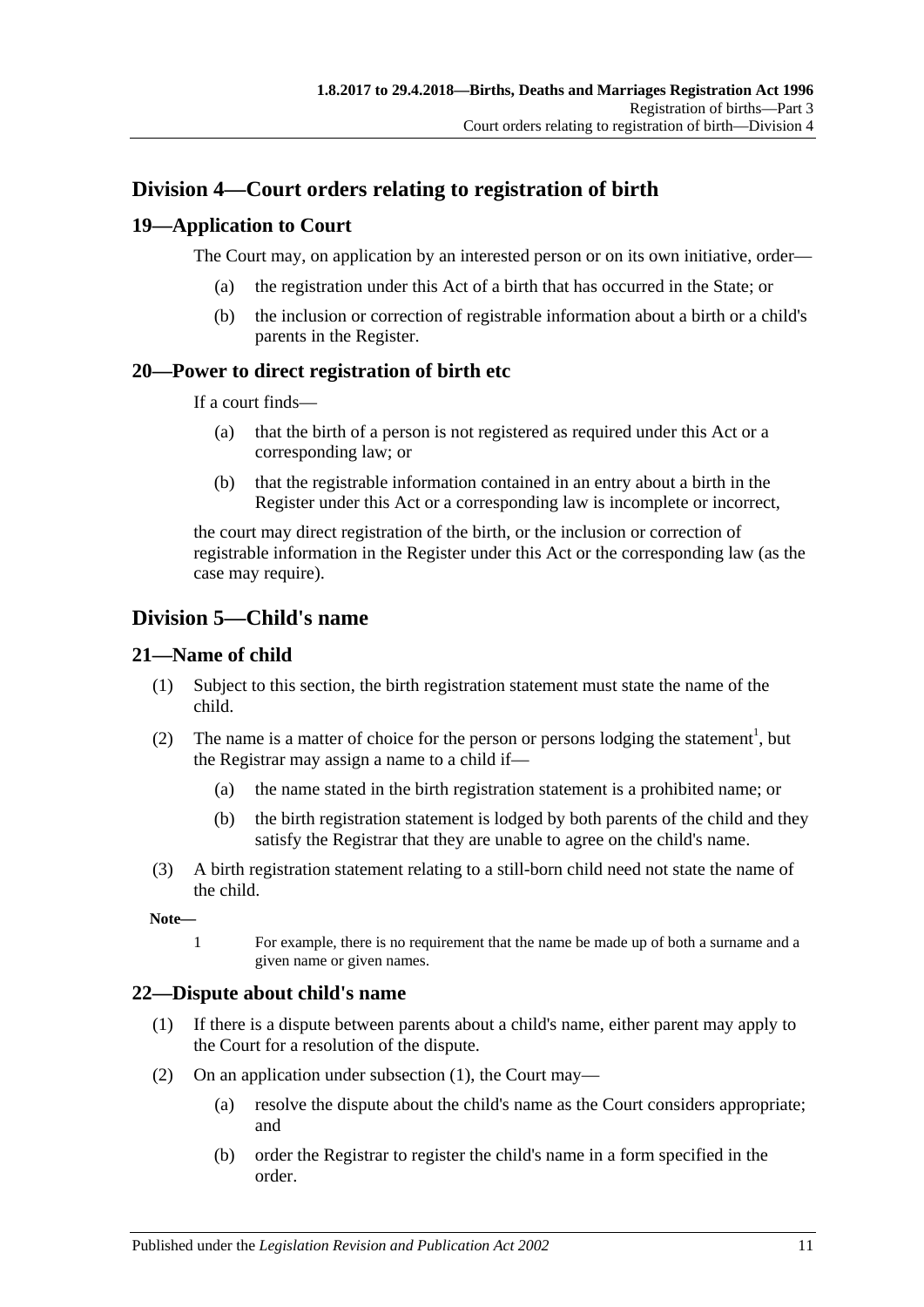## <span id="page-11-0"></span>**Division 6—Surrogacy orders**

### <span id="page-11-6"></span><span id="page-11-1"></span>**22A—Surrogacy orders**

- (1) On receipt of a notice under section 10HD of the *[Family Relationships Act](http://www.legislation.sa.gov.au/index.aspx?action=legref&type=act&legtitle=Family%20Relationships%20Act%201975) 1975* in relation to the making or discharge of a surrogacy order about a child whose birth is registered in this State, the particulars provided in the notice must be registered by the Registrar in relation to the registration of the child's birth and the child's name.
- (2) Without limiting [subsection](#page-11-6) (1), the Registrar must, in relation to the Register, make such entries and alterations as are necessary to give effect to the operation of section 10HB(13) or 10HC(10) (as the case requires) of the *[Family Relationships](http://www.legislation.sa.gov.au/index.aspx?action=legref&type=act&legtitle=Family%20Relationships%20Act%201975)  Act [1975](http://www.legislation.sa.gov.au/index.aspx?action=legref&type=act&legtitle=Family%20Relationships%20Act%201975)*.
- (3) Subject to [subsection](#page-11-7) (4), a certificate issued by the Registrar after the registration of the particulars provided in a notice under section 10HD of the *[Family Relationships](http://www.legislation.sa.gov.au/index.aspx?action=legref&type=act&legtitle=Family%20Relationships%20Act%201975)  Act [1975](http://www.legislation.sa.gov.au/index.aspx?action=legref&type=act&legtitle=Family%20Relationships%20Act%201975)*—
	- (a) must only disclose and certify up-to-date particulars contained in an entry; and
	- (b) must not provide any information disclosing a change in a parent or parents of the relevant child, or a change in the name of the child (including by disclosing the name of, or information about, any birth parent who is no longer considered as a parent of the child).
- <span id="page-11-7"></span>(4) A person—
	- (a) who is the subject of a surrogacy order and who has attained the age of 18 years; or
	- (b) who is a party to the surrogacy agreement that gave rise to a surrogacy order,

is entitled to a certificate certifying all relevant entries in the Register.

(5) On the receipt of a notice under section 10HD of the *[Family Relationships Act](http://www.legislation.sa.gov.au/index.aspx?action=legref&type=act&legtitle=Family%20Relationships%20Act%201975) 1975* in relation to the making or discharge of a surrogacy order about a child whose birth is registered in another State, the Registrar must send a copy of the notice to the relevant registering authority.

## <span id="page-11-3"></span><span id="page-11-2"></span>**Part 4—Change of name**

## **Division 1—General requirements for change of name**

## <span id="page-11-4"></span>**23—Change of name by registration**

A person's name may be changed by registration of the change under this Part.

## <span id="page-11-8"></span><span id="page-11-5"></span>**24—Application to register change of adult's name**

- (1) Subject to this Part, an adult person may apply to the Registrar, in a form approved by the Registrar, for registration of a change of the person's name if—
	- (a) the person's birth is registered in the State; or
	- $(b)$  —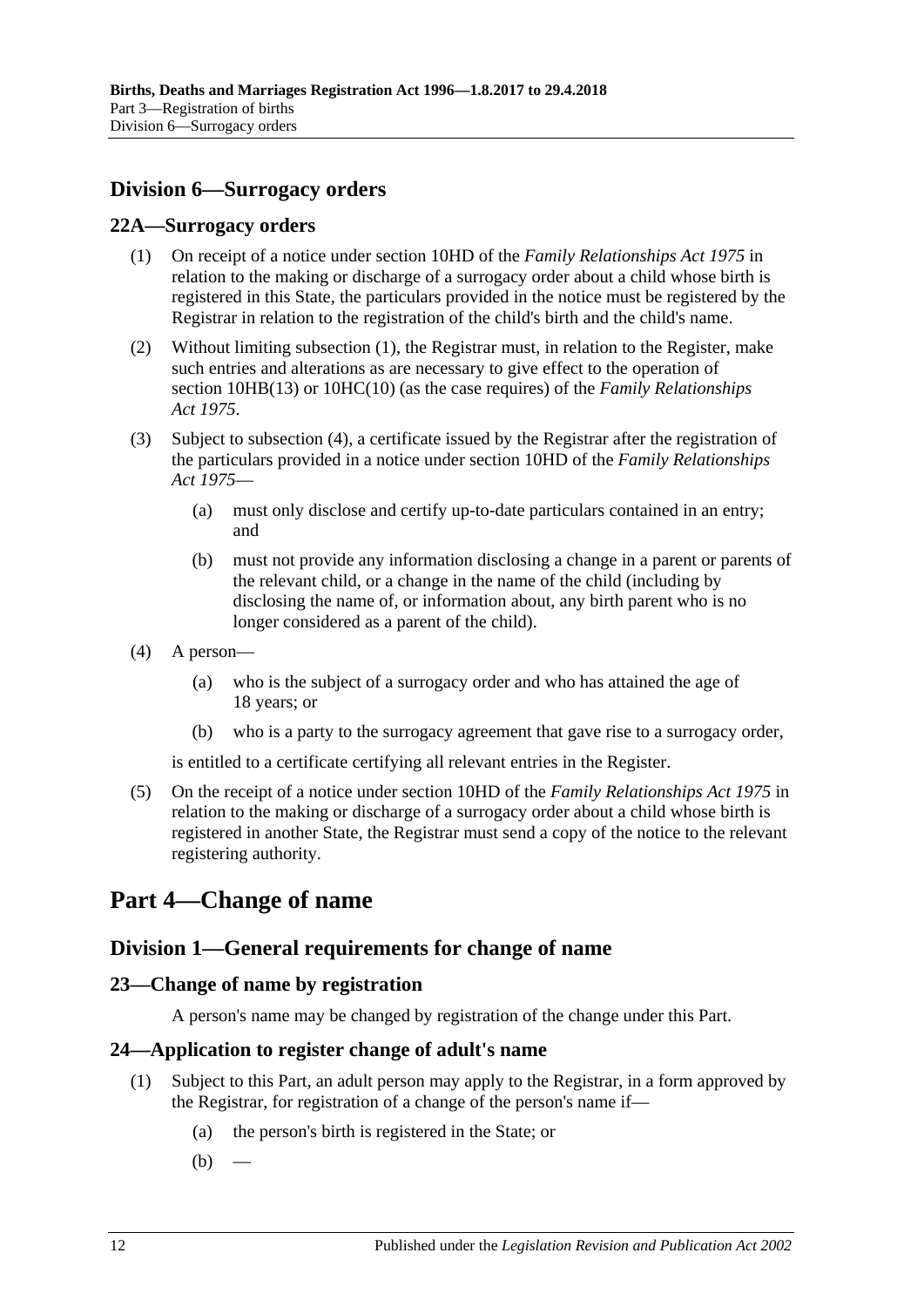- (i) the person was born outside Australia; and
- (ii) the person's birth is not registered in another State or Territory; and
- (iii) the person has been resident in the State for at least 12 consecutive months immediately before the date of the application.
- <span id="page-12-1"></span>(2) The Registrar may waive the requirement under [subsection](#page-12-1) (1)(b)(iii) if the Registrar is satisfied that the change of name—
	- (a) is sought for the purpose of the protection of the applicant or a child of the applicant; or
	- (b) is related to a marriage or divorce of the applicant.
- (3) An application under [subsection](#page-11-8) (1) must contain a declaration by the person indicating whether he or she is, at the time of the making of the application—
	- (a) a restricted person as defined in [section](#page-14-1) 29B; or
	- (b) a registrable offender within the meaning of the *[Child Sex Offenders](http://www.legislation.sa.gov.au/index.aspx?action=legref&type=act&legtitle=Child%20Sex%20Offenders%20Registration%20Act%202006)  [Registration Act](http://www.legislation.sa.gov.au/index.aspx?action=legref&type=act&legtitle=Child%20Sex%20Offenders%20Registration%20Act%202006) 2006*.

### <span id="page-12-0"></span>**25—Application to register change of child's name**

- (1) The parents of a child may apply to the Registrar, in a form approved by the Registrar, for registration of a change of the child's name if—
	- (a) the child's birth is registered in the State; or
	- $(b)$ 
		- (i) the child was born outside Australia; and
		- (ii) the child's birth is not registered in another State or Territory; and
		- (iii) the child has been resident in the State for at least 12 consecutive months immediately before the date of the application.
- <span id="page-12-2"></span>(1a) The Registrar may waive the requirement under [subsection](#page-12-2)  $(1)(b)(iii)$  if the Registrar is satisfied that the change of name—
	- (a) is sought for the purpose of the protection of the child or the applicants; or
	- (b) the applicants have legally married and wish the child to change to the married name of both applicants.
- (1b) The requirement under [subsection](#page-12-2)  $(1)(b)(iii)$  does not apply if the Court has approved the proposed change of a child's name under [subsection](#page-12-3)  $(2)(c)$ .
- (2) An application for registration of a change of a child's name may be made by one parent if—
	- (a) the applicant is the sole parent named in the registration of the child's birth under this Act or any other law; or
	- (b) there is no other surviving parent of the child; or
	- (c) the Court approves the proposed change of name.
- <span id="page-12-3"></span>(3) The Court may, on application by a child's parent, approve a proposed change of name for the child if satisfied that the change is in the child's best interests.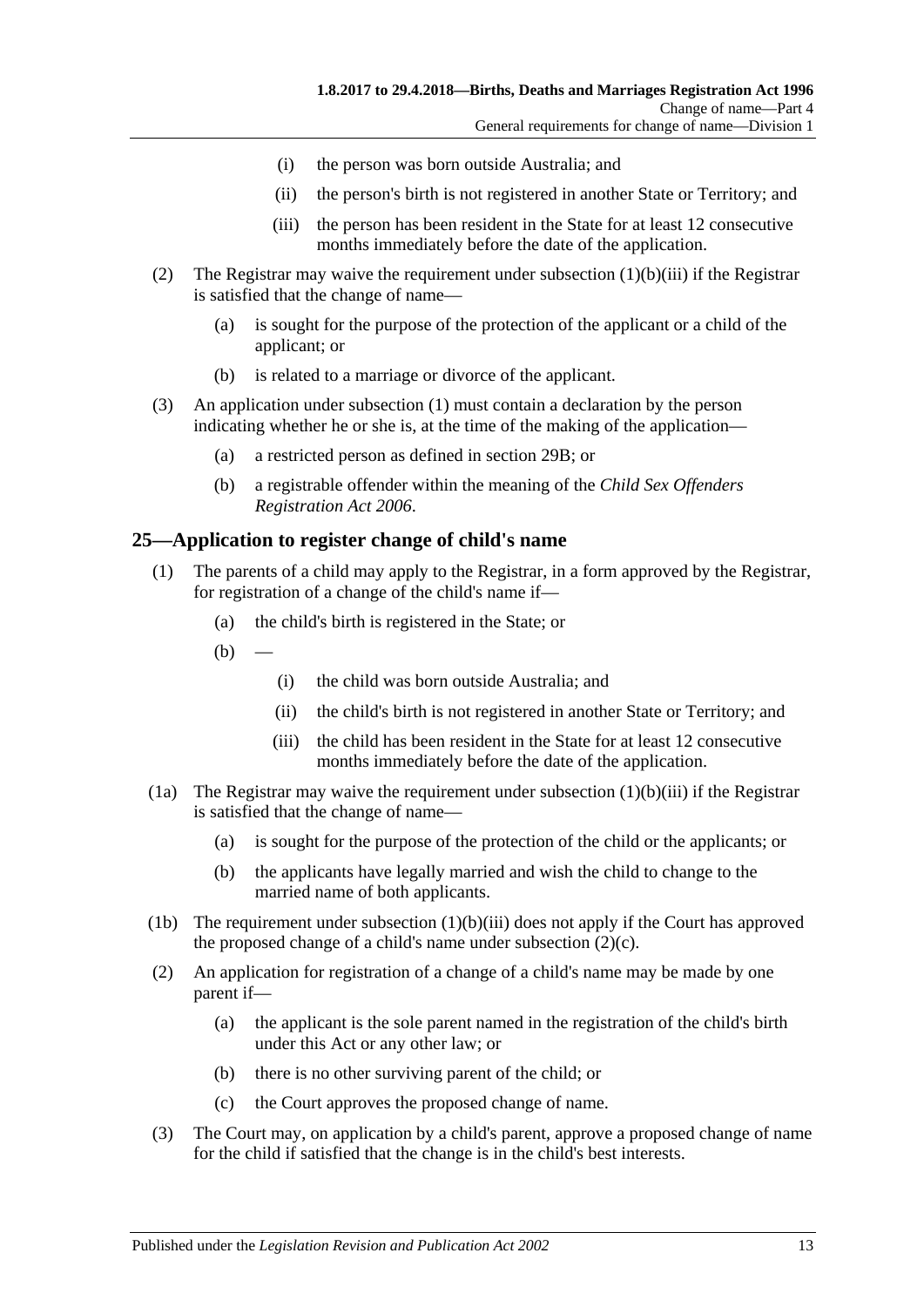(4) If the parents of a child are dead, cannot be found, or for some other reason cannot exercise their parental responsibilities to a child, the child's guardian may apply for registration of a change of the child's name.

## <span id="page-13-0"></span>**26—Child's consent to change of name**

A change of a child's name must not be registered unless—

- (a) the child consents to the change of name; or
- (b) the child is unable to understand the meaning and implications of the change of name.

### <span id="page-13-1"></span>**27—Registration of change of name**

- (1) Before registering a change of name under this Part, the Registrar may require the applicant to provide evidence to establish to the Registrar's satisfaction—
	- (a) the identity and age of the person whose name is to be changed; and
	- (b) that the change of name is not sought for a fraudulent or other improper purpose; and
	- (c) if the person whose name is to be changed is a child—that the child consents to the change of name or is unable to understand the meaning and implications of the change of name.
- (2) If the Registrar is satisfied that the name of a person whose birth is registered in the State has been changed under another law or by order of a court, the change of name may be registered under this Act.
- (3) The Registrar may refuse to register a change of name if, as a result of the change, the name would become a prohibited name.

### <span id="page-13-2"></span>**28—Entries to be made in the Register**

- (1) The Registrar registers a change of name by making an entry about the change of name in the Register including the particulars required by regulation.
- <span id="page-13-5"></span>(2) If the applicant for registration of the change of name asks the Registrar to arrange for noting the change of name in the particulars of the person's birth, and the person's birth is registered under this Act or a corresponding law, the Registrar must—
	- (a) if the birth is registered under this Act—note the change of name in the entry relating to the birth; or
	- (b) if the birth is registered under a corresponding law—notify the relevant registering authority of the change of name.
- (3) If the change of name is noted in the Register under [subsection](#page-13-5) (2), a birth certificate issued by the Registrar for the person must show the person's name as changed under this Part.

### <span id="page-13-3"></span>**29—Change of name may still be established by repute or usage**

This Part does not prevent a change of name by repute or usage.

### <span id="page-13-4"></span>**29A—Saving provision—surrogacy arrangements**

This Part does not limit the operation of [Division 6](#page-11-0) of [Part 3.](#page-7-0)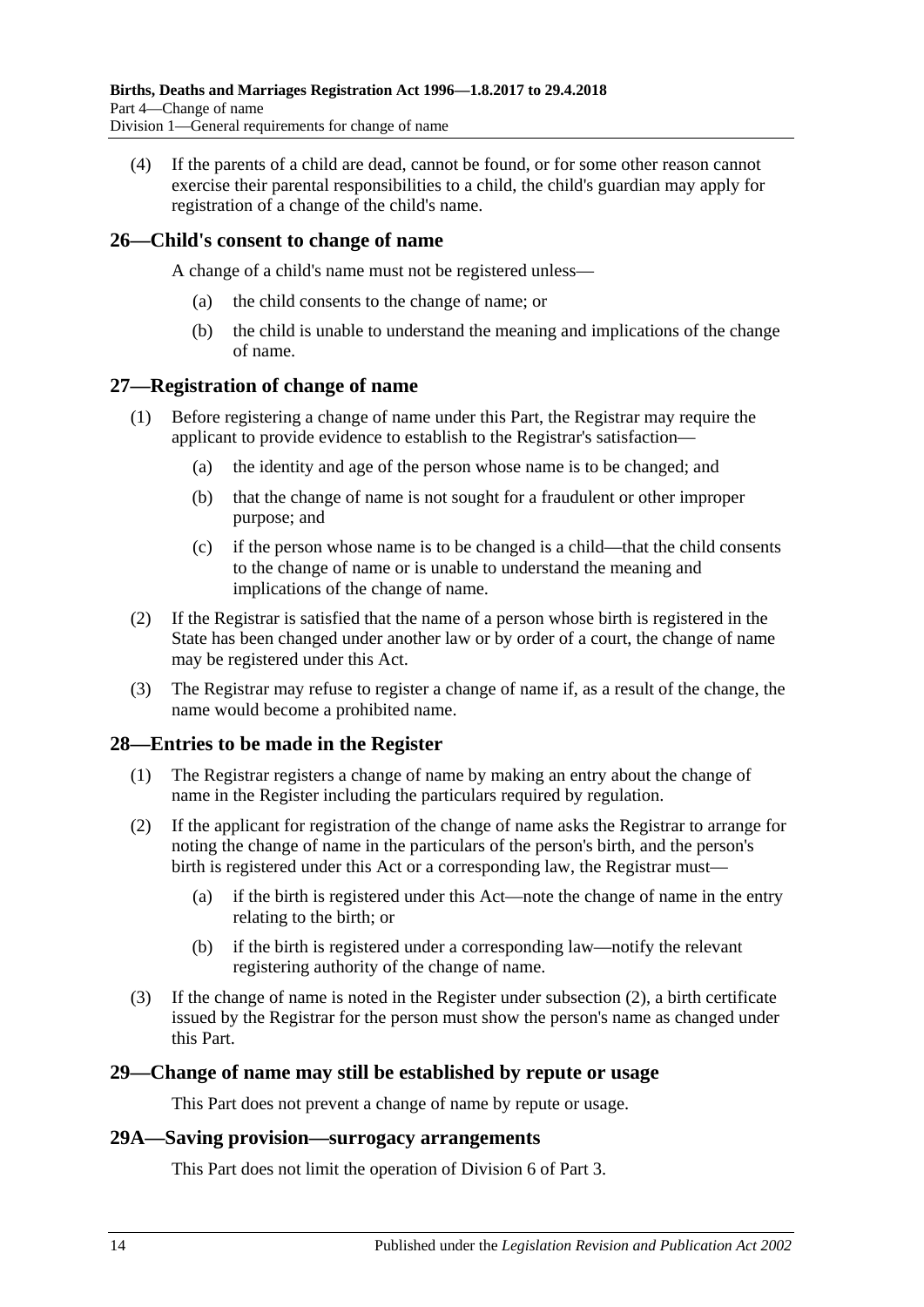## <span id="page-14-0"></span>**Division 2—Requirements for change of name of restricted persons**

## <span id="page-14-1"></span>**29B—Interpretation**

### In this Division—

*domestic partner* means a person who is a domestic partner within the meaning of the *[Family Relationships Act](http://www.legislation.sa.gov.au/index.aspx?action=legref&type=act&legtitle=Family%20Relationships%20Act%201975) 1975*, whether declared as such under that Act or not;

*immediate family* of a person means any 1 or more of the following:

- (a) a spouse or domestic partner;
- (b) a parent (including a person who stands in the position, and undertakes the responsibilities, of a parent);
- (c) a grandparent;
- (d) a child (including an adult child);
- (e) a grandchild (including an adult grandchild);
- (f) a brother or sister;

#### *restricted person* means—

- (a) a prisoner; or
- (b) a prisoner released on parole or home detention under the *[Correctional](http://www.legislation.sa.gov.au/index.aspx?action=legref&type=act&legtitle=Correctional%20Services%20Act%201982)  [Services Act](http://www.legislation.sa.gov.au/index.aspx?action=legref&type=act&legtitle=Correctional%20Services%20Act%201982) 1982*; or
- (c) a person subject to an extended supervision order under the *[Criminal Law](http://www.legislation.sa.gov.au/index.aspx?action=legref&type=act&legtitle=Criminal%20Law%20(High%20Risk%20Offenders)%20Act%202015)  [\(High Risk Offenders\) Act](http://www.legislation.sa.gov.au/index.aspx?action=legref&type=act&legtitle=Criminal%20Law%20(High%20Risk%20Offenders)%20Act%202015) 2015*; or
- (d) a person released on licence under section 24 of the *[Criminal Law](http://www.legislation.sa.gov.au/index.aspx?action=legref&type=act&legtitle=Criminal%20Law%20(Sentencing)%20Act%201988)  [\(Sentencing\) Act](http://www.legislation.sa.gov.au/index.aspx?action=legref&type=act&legtitle=Criminal%20Law%20(Sentencing)%20Act%201988) 1988*; or
- (e) a person or a class of persons declared by the regulations to be a restricted person;

*prisoner* has the same meaning as in the *[Correctional Services Act](http://www.legislation.sa.gov.au/index.aspx?action=legref&type=act&legtitle=Correctional%20Services%20Act%201982) 1982*;

*spouse*—a person is the spouse of another if they are legally married;

#### *supervising authority* means—

- (a) the person holding or acting in the position of Chief Executive of the administrative unit of the Public Service that is, under a Minister, responsible for the administration of the *[Correctional Services Act](http://www.legislation.sa.gov.au/index.aspx?action=legref&type=act&legtitle=Correctional%20Services%20Act%201982) 1982*; or
- (b) a person declared by the regulations to be a supervising authority in respect of a restricted person or a class of restricted person.

## <span id="page-14-2"></span>**29C—Application of Division**

(1) The requirements and restrictions in this Division are in addition to the requirements and restrictions contained in [Division 1.](#page-11-3)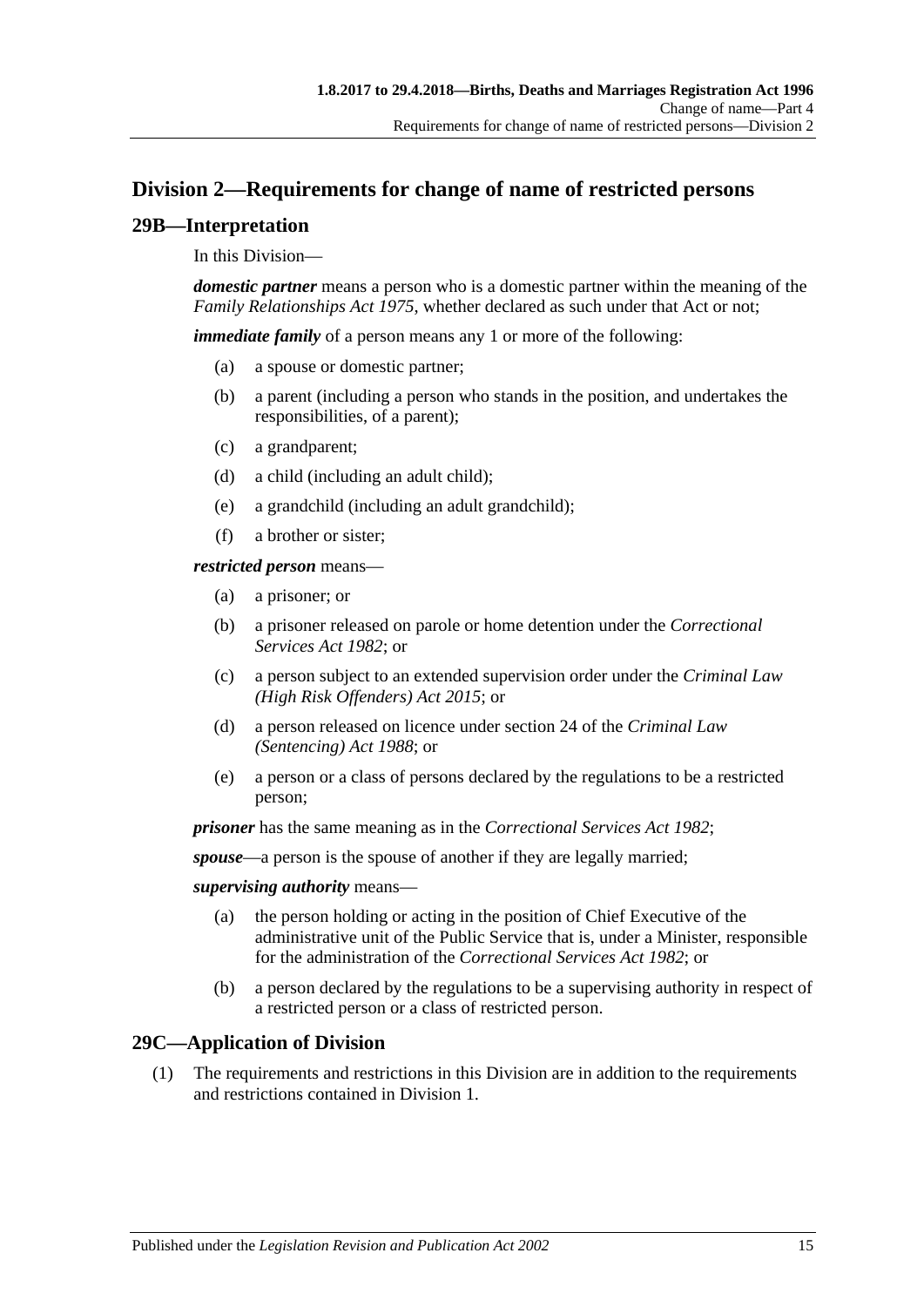(2) This Division does not apply to a change of name of a restricted person who is a registrable offender within the meaning of the *[Child Sex Offenders Registration](http://www.legislation.sa.gov.au/index.aspx?action=legref&type=act&legtitle=Child%20Sex%20Offenders%20Registration%20Act%202006)  Act [2006](http://www.legislation.sa.gov.au/index.aspx?action=legref&type=act&legtitle=Child%20Sex%20Offenders%20Registration%20Act%202006)*.

**Note—**

The *[Child Sex Offenders Registration Act](http://www.legislation.sa.gov.au/index.aspx?action=legref&type=act&legtitle=Child%20Sex%20Offenders%20Registration%20Act%202006) 2006* provides for the requirements in relation to changing, or applying to change, the name of a registrable offender.

### <span id="page-15-2"></span><span id="page-15-0"></span>**29D—Application for change of name by or on behalf of restricted person**

- (1) A restricted person must not—
	- (a) apply to the Registrar to register a change of his or her name under this Act; or
	- (b) apply to a registering authority to register a change of his or her name under a corresponding law,

without the written approval of the supervising authority.

Maximum penalty: \$10 000 or imprisonment for 2 years.

- <span id="page-15-3"></span>(2) A person must not, on behalf of a restricted person—
	- (a) apply to the Registrar to register a change of his or her name under this Act; or
	- (b) apply to a registering authority to register a change of his or her name under a corresponding law,

without the written approval of the supervising authority.

Maximum penalty: \$10 000 or imprisonment for 2 years.

(3) If a court convicts a person of an offence under [subsection \(1\)](#page-15-2) or [\(2\),](#page-15-3) the court may, on application by the prosecution, declare a change of name registered in relation to the person to be void and the Registrar must, on being notified of that declaration, correct the Register.

## <span id="page-15-1"></span>**29E—Approval by supervising authority for change of name of restricted person**

- <span id="page-15-4"></span>(1) The supervising authority may approve the making of an application to the Registrar or a registering authority for registration for a change of name of a restricted person.
- (2) In determining whether to grant an approval under [subsection](#page-15-4) (1), the supervising authority must have regard to the following:
	- (a) the safety of the restricted person and other persons;
	- (b) the rehabilitation, care or treatment of the restricted person;
	- (c) whether the proposed change of name—
		- (i) could be used to further an unlawful activity or purpose; or
		- (ii) could be used to evade or hinder the supervision of the restricted person; or
		- (iii) could be considered offensive to a victim of crime or the immediate family of a deceased victim of crime.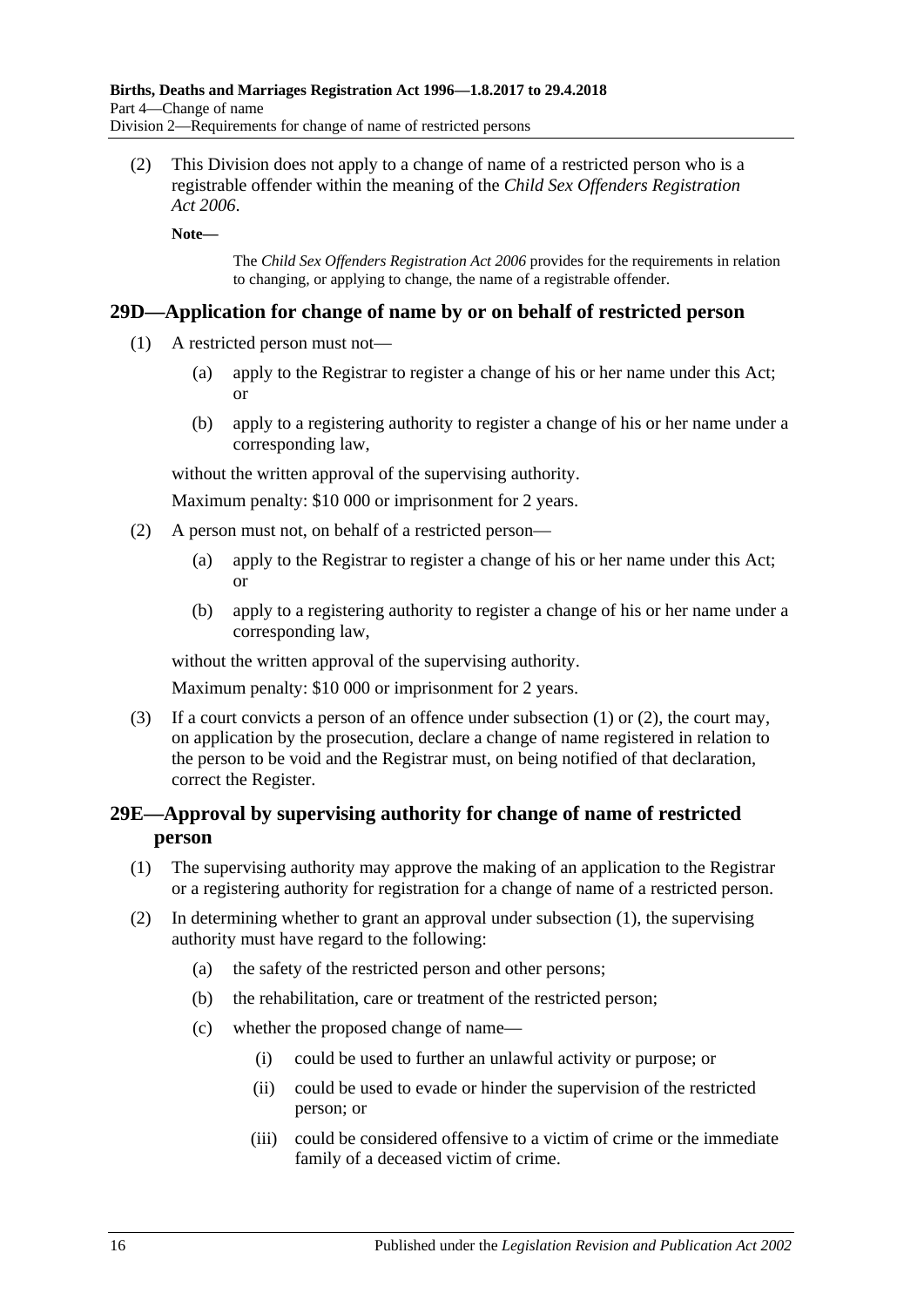- (3) The supervising authority must not approve the making of an application to the Registrar or a registering authority for registration of a change of name of a restricted person unless the supervising authority is satisfied that the change is necessary or reasonable.
- (4) The supervising authority must, on approving the making of an application under [subsection](#page-15-4) (1)—
	- (a) as soon as practicable, give written notice of the approval to the person who intends to make the application; and
	- (b) give a copy of the written notice of approval to the Registrar or the registering authority (as the case requires).
- <span id="page-16-2"></span>(5) The supervising authority may, by instrument in writing, delegate to a person (including a person for the time being holding or acting in a particular position) a function or power of the supervising authority under this section.
- (6) A delegation under [subsection](#page-16-2) (5)—
	- (a) may be unconditional or subject to conditions specified by the delegator; and
	- (b) does not derogate from the power of the delegator to act personally in any matter; and
	- (c) may be further delegated; and
	- (d) is revocable at will by the delegator.

## <span id="page-16-0"></span>**29F—Additional requirements for registration of change of name of restricted person**

- (1) The Registrar must not register a change of name of a restricted person unless the Registrar has received a copy of the notice of approval of the supervising authority to the application for registration of a change of name.
- (2) The Registrar must notify the supervising authority of a change of name of a restricted person.
- (3) The Registrar may correct the Register if a change of name of a person has been registered in contravention of this Division.

### <span id="page-16-1"></span>**29G—Information exchange between Registrar and supervising authority**

- (1) The Registrar and the supervising authority may enter into an arrangement for the provision or exchange of information for the purposes of this Division.
- (2) Information may be provided or exchanged in accordance with an arrangement under this section despite any other Act or law.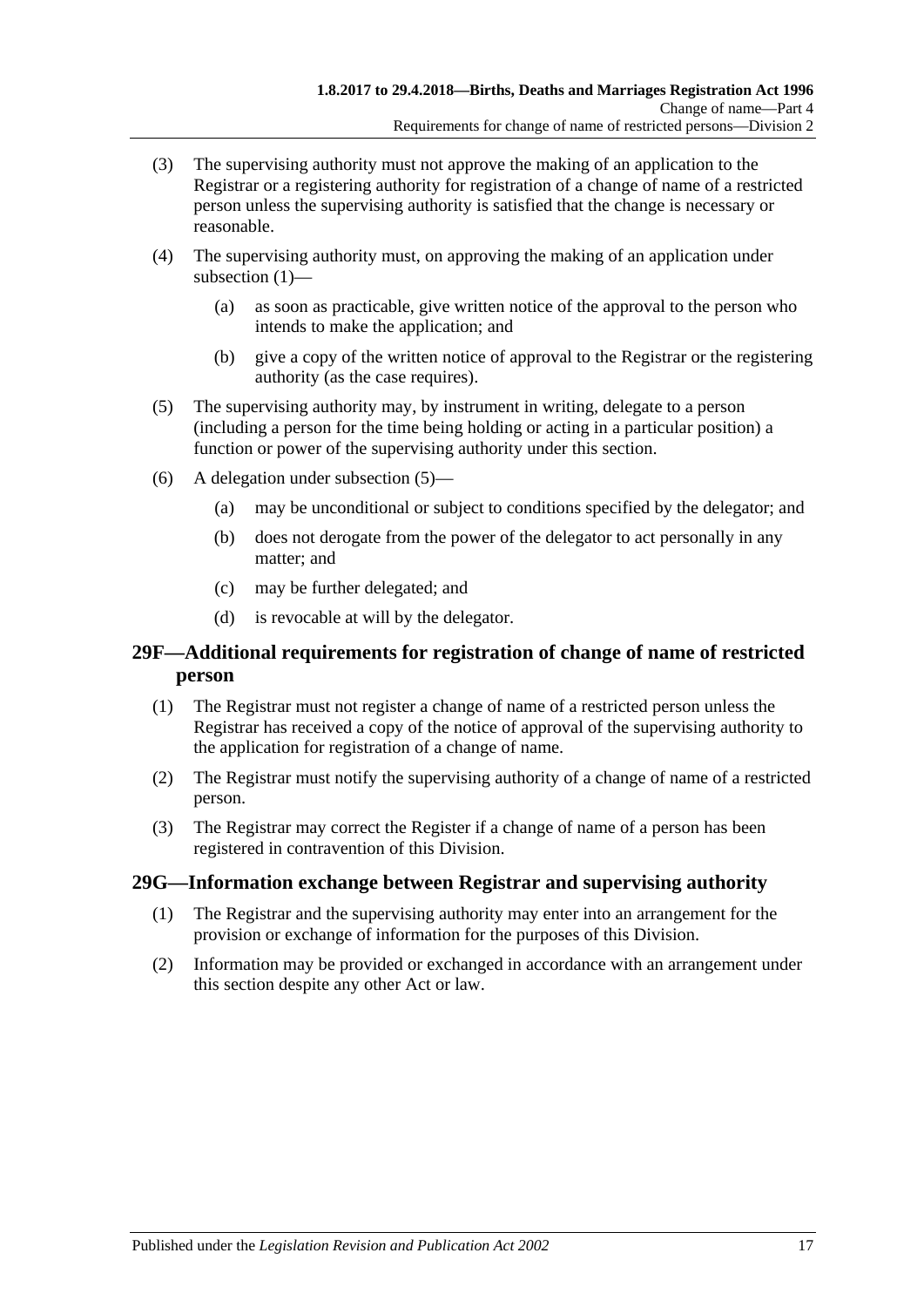# <span id="page-17-0"></span>**Part 4A—Change of sex or gender identity**

## <span id="page-17-1"></span>**Division 1—Preliminary**

## <span id="page-17-2"></span>**29H—Preliminary**

(1) In this Part—

*clinical treatment*—clinical treatment need not involve invasive medical treatment (and may include or be constituted by counselling);

*designated certificate* means a certificate relating to the recognition of sex or gender identity issued under the law of another jurisdiction and recognised by the Registrar for the purposes of this Part;

*identity acknowledgement certificate* means a certificate issued under [section](#page-21-0) 29Q;

*medical practitioner* means a person registered under the *Health Practitioner Regulation National Law* to practise in the medical profession (other than as a student);

*prescribed notification* means a notification issued by another registering authority and recognised by the Registrar for the purposes of this Part;

*psychologist* means a person registered under the *Health Practitioner Regulation National Law* to practise in the psychology profession (other than as a student).

- (2) For the purposes of this Part, a reference to a change of a person's sex or gender identity includes, in the case of a person whose sex or gender identity has not been determined, a reference to the determination of the person's sex or gender identity.
- (3) For the purposes of this Part, clinical treatment constituted by counselling only cannot be regarded as a *sufficient amount of appropriate clinical treatment* unless the period of the counselling is equal to or greater than the prescribed period.

## <span id="page-17-3"></span>**Division 2—Applicants born in South Australia**

## <span id="page-17-4"></span>**29I—Application to change sex or gender identity**

- (1) Subject to this Part, a person of or above the age of 18 years whose birth is registered in the State may apply to the Registrar, in a form approved by the Registrar, for registration of a change of the person's sex or gender identity.
- (2) An application under this section must—
	- (a) specify a sex or gender identity of a kind recognised by the regulations that the person is seeking to have registered; and
	- (b) include the material required under [section](#page-18-0) 29K.
- (3) An application may be made under this section even if the person is married.

## <span id="page-17-6"></span><span id="page-17-5"></span>**29J—Application to change child's sex or gender identity**

(1) Subject to this Part, a child under the age of 18 years, or a parent or guardian of a child under the age of 18 years, may apply to the Registrar, in a form approved by the Registrar, for registration of a change of the child's sex or gender identity.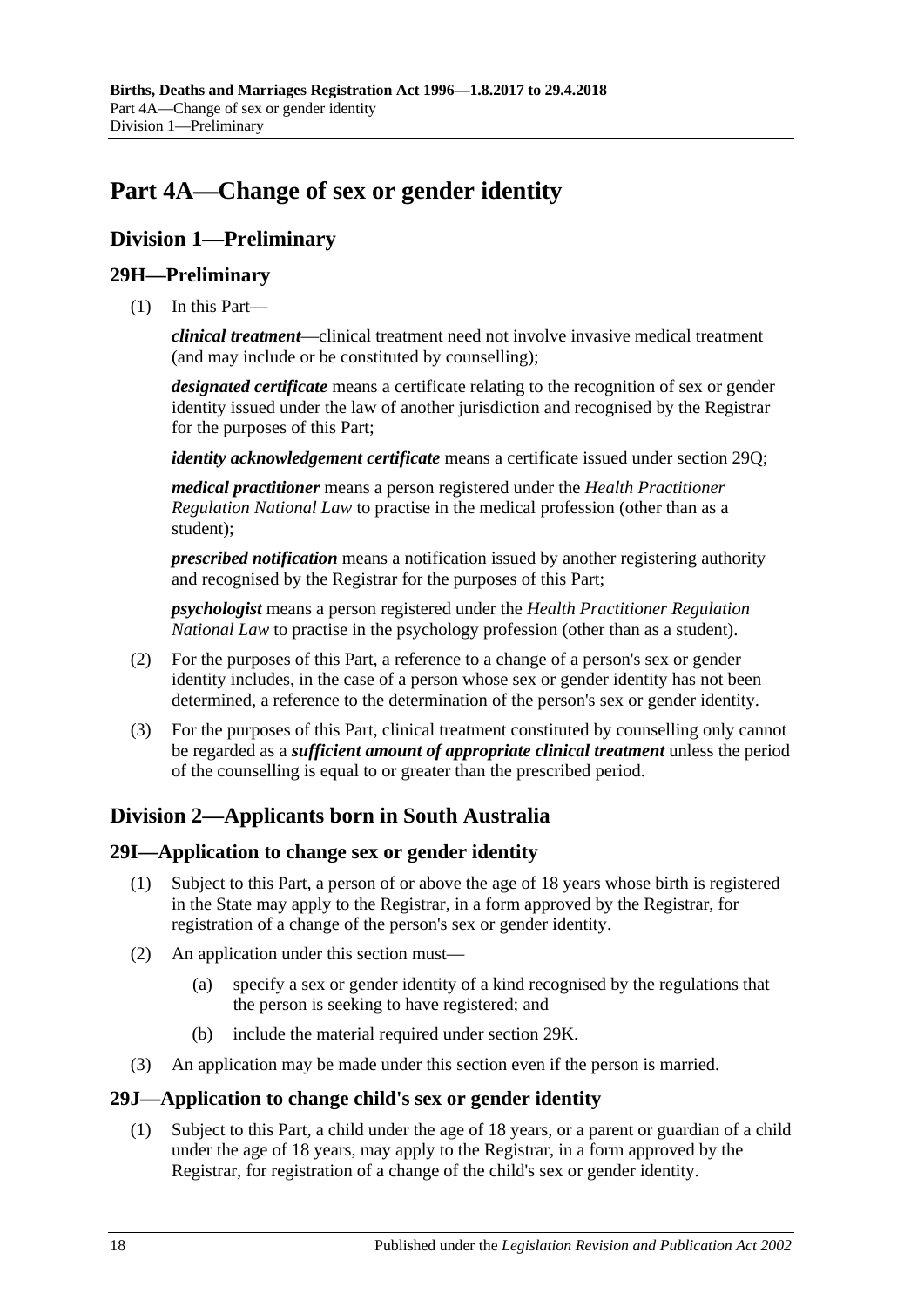- (2) However, an application under [subsection](#page-17-6) (1) may only be made if—
	- (a) the child's birth is registered in the State; and
	- (b) the Court approves the making of the application.
- <span id="page-18-1"></span>(3) An application under [subsection](#page-17-6) (1) must—
	- (a) specify a sex or gender identity of a kind recognised by the regulations that the person is seeking to have registered; and
	- (b) include the material required under [section](#page-18-0) 29K.
- (4) The Court may, on application by the person who made the application under [subsection](#page-17-6) (1), grant an approval for the purposes of [subsection](#page-18-1)  $(2)(b)$  if the Court is satisfied that it is in the best interests of the child that the approval be granted.
- (5) In determining whether or not to grant an approval, the Court must take into account—
	- (a) whether the child understands the meaning and implications of the making of an application to the Registrar; and
	- (b) whether the child has the capacity to consent to the application and, if so, the child's position in relation to the making of the application; and
	- (c) whether the child has undertaken a sufficient amount of appropriate clinical treatment in relation to the child's sex or gender identity; and
	- (d) whether a designated certificate or a prescribed notification has been provided.
- (6) In proceedings under this section, the Court is not bound by the rules of evidence, but may inform itself as the Court thinks fit.
- (7) A child is to be taken to have the capacity to make an application under this section.

## <span id="page-18-2"></span><span id="page-18-0"></span>**29K—Material supporting application**

An application under this Division must be accompanied by—

- (a) a statement by a medical practitioner or psychologist certifying that the person has undertaken a sufficient amount of appropriate clinical treatment in relation to the person's sex or gender identity (including in the case of a person whose sex or gender identity has now become determinate); or
- (b) in the case of an applicant in relation to whom a designated certificate or a prescribed notification has been issued—
	- (i) a copy of the designated certificate or prescribed notification (as the case may be); and
	- (ii) a statement—
		- (A) of a kind described in [paragraph](#page-18-2) (a); or
		- (B) by a medical practitioner or psychologist certifying that the person has undertaken a sufficient amount of appropriate clinical treatment in the jurisdiction that issued the designated certificate or prescribed notification.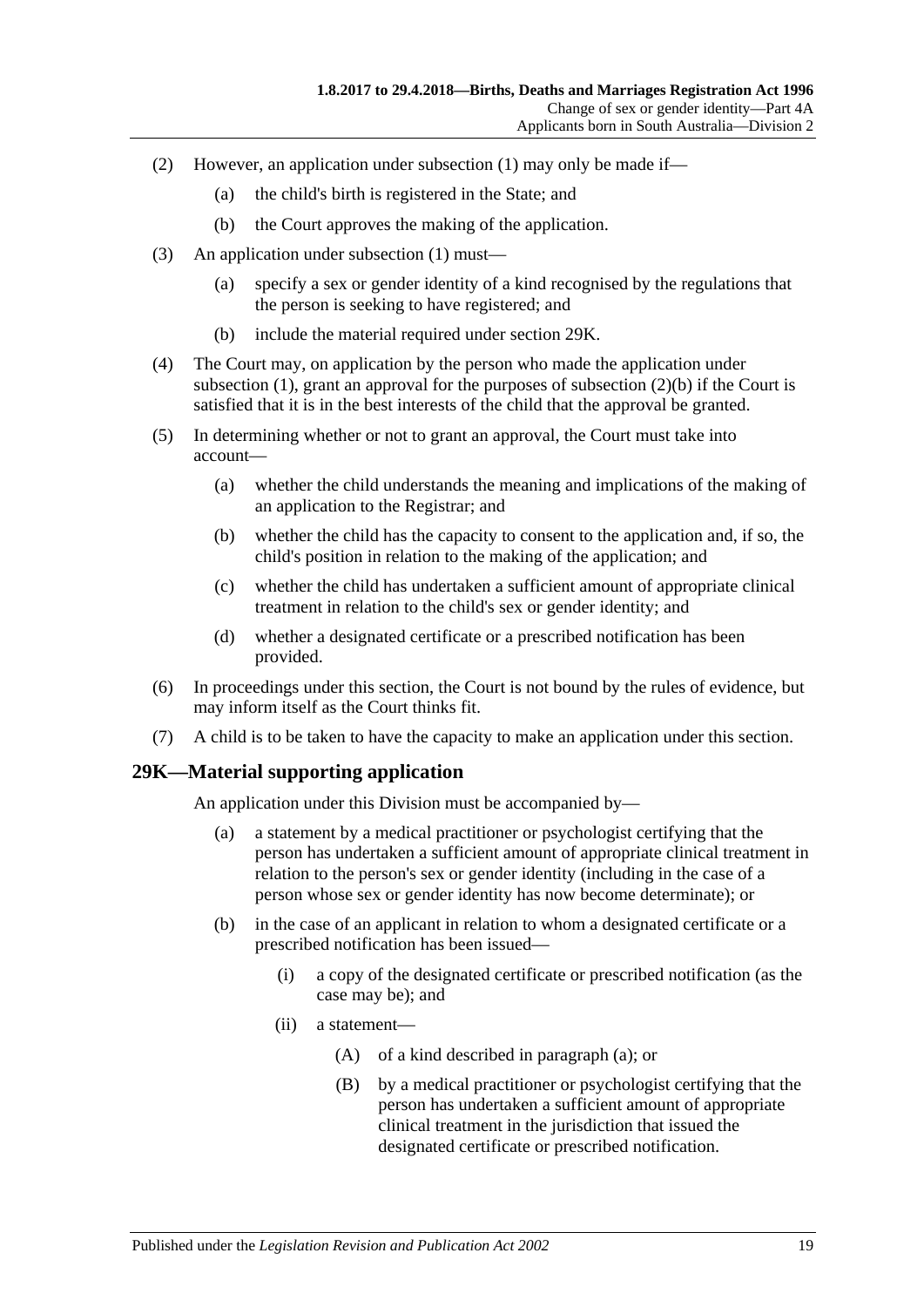### <span id="page-19-0"></span>**29L—Change of sex or gender identity**

If, on an application under this Division, the Registrar is satisfied that the applicant has undertaken a sufficient amount of appropriate clinical treatment in relation to their sex or gender identity, the Registrar may make an entry about the change of the person's sex or gender identity in the Register, including the particulars required by regulation.

## <span id="page-19-1"></span>**29M—Special provision relating to access to Register and issue of extracts and certificates**

- (1) Subject to this section, an extract or certificate issued by the Registrar in relation to a person after the registration of a change in the person's sex or gender identity under this Part must only disclose and certify up-to-date particulars contained in the relevant entry.
- <span id="page-19-3"></span>(2) Where registration of a change in a person's sex or gender identity has occurred under this Part, the Registrar—
	- (a) must retain on the Register the particulars contained in the entry in the Register relating to the person's sex or gender identity before the registration of the change; but
	- (b) must not—
		- (i) allow access to the particulars referred to in [paragraph](#page-19-3) (a); or
		- (ii) issue an extract or certificate from the Register showing the person's sex or gender identity before the registration of the change,

unless application for access to the information or issue of the extract or certificate is made by—

- (iii) the person; or
- (iv) a child of the person; or
- (v) a person or body specified by regulation.

### <span id="page-19-2"></span>**29N—Use of old birth certificate to deceive**

- (1) A person who—
	- (a) produces a birth certificate to someone else that shows a person's sex or gender identity before the registration of a change in the person's sex or gender identity under this Part; and
	- (b) produces the certificate with intent to deceive,

is guilty of an offence.

Maximum penalty: \$10 000 or imprisonment for 2 years.

- (2) It is not a defence to a prosecution for an offence against this section that the document in relation to which the prosecution is brought refers to the defendant.
- (3) In this section—

*birth certificate* includes—

(a) a copy of a birth certificate; and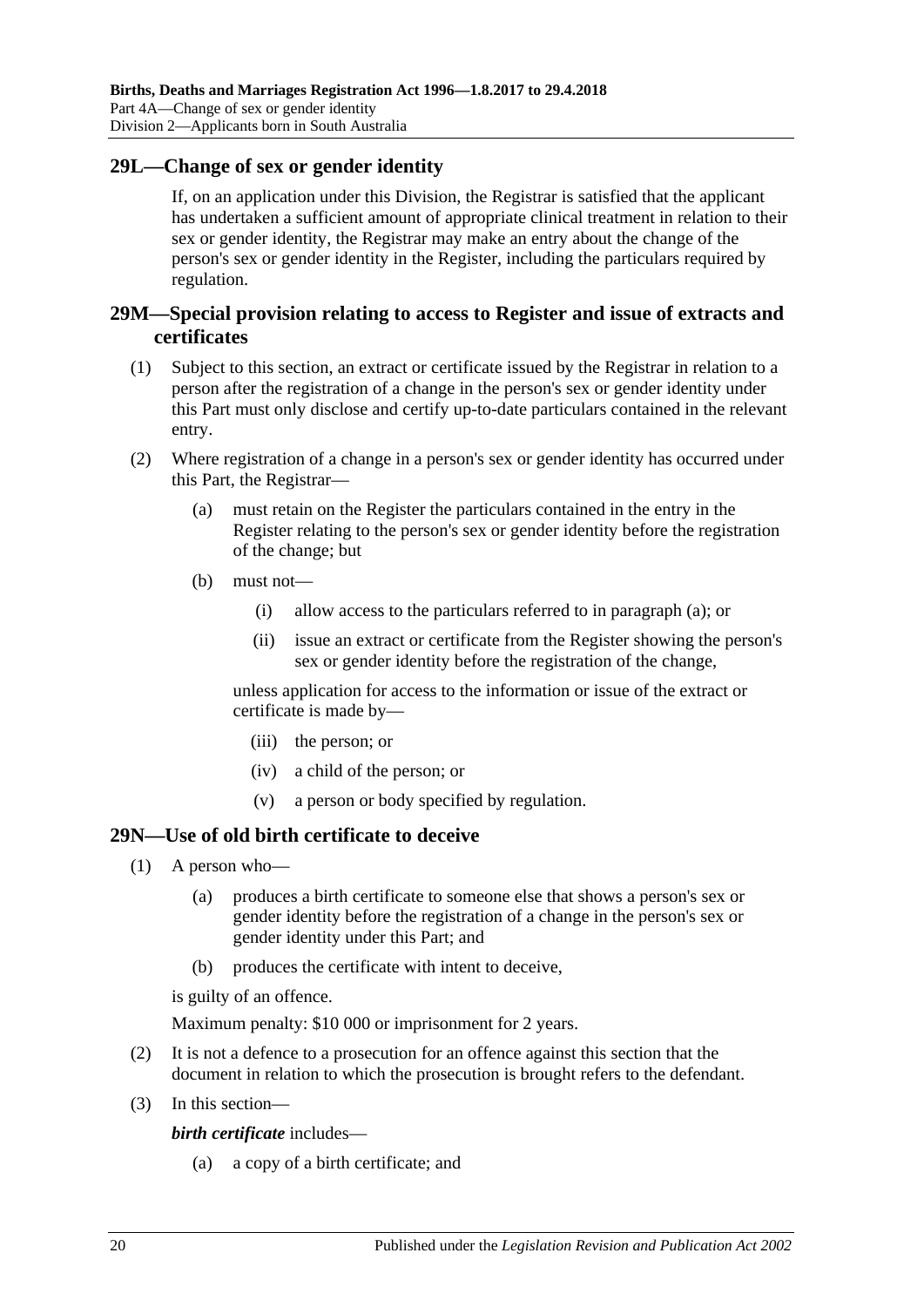(b) an extract from a birth certificate.

## <span id="page-20-0"></span>**Division 3—South Australian residents born outside Australia**

### <span id="page-20-1"></span>**29O—Application for identity acknowledgement certificate**

- (1) Subject to this Part, a person—
	- (a) who is of or above the age of 18 years; and
	- (b) who was born outside Australia; and
	- (c) whose birth is not registered in another State or Territory; and
	- (d) who has been resident in the State for at least 12 consecutive months immediately before the date of the application,

may apply to the Registrar, in a form approved by the Registrar, for an identity acknowledgement certificate.

- (2) An application under this section must—
	- (a) specify a sex or gender identity of a kind recognised by the regulations that the applicant is seeking to have specified on the identity acknowledgement certificate; and
	- (b) include a statement by a medical practitioner or psychologist certifying that the person has undertaken a sufficient amount of appropriate clinical treatment in relation to the person's gender identity.
- (3) An application may be made under this section even if the person is married.

### <span id="page-20-3"></span><span id="page-20-2"></span>**29P—Application for identity acknowledgement certificate in respect of child**

- (1) Subject to this Part, a child under the age of 18 years, or a parent or guardian of a child under the age of 18 years, may apply to the Registrar, in a form approved by the Registrar, for an identity acknowledgement certificate.
- (2) However, an application under [subsection](#page-20-3) (1) may only be made if—
	- (a) the child was born outside Australia; and
	- (b) the child's birth is not registered in another State or Territory; and
	- (c) the child has been resident in the State for at least 12 consecutive months immediately before the date of the application; and
	- (d) the Court approves the making of the application.
- <span id="page-20-4"></span>(3) An application under this section must—
	- (a) specify a sex or gender identity of a kind recognised by the regulations that the applicant is seeking to have recorded specified on the identity acknowledgement certificate; and
	- (b) include a statement by a medical practitioner or psychologist certifying that the child has undertaken a sufficient amount of appropriate clinical treatment in relation to the child's gender identity.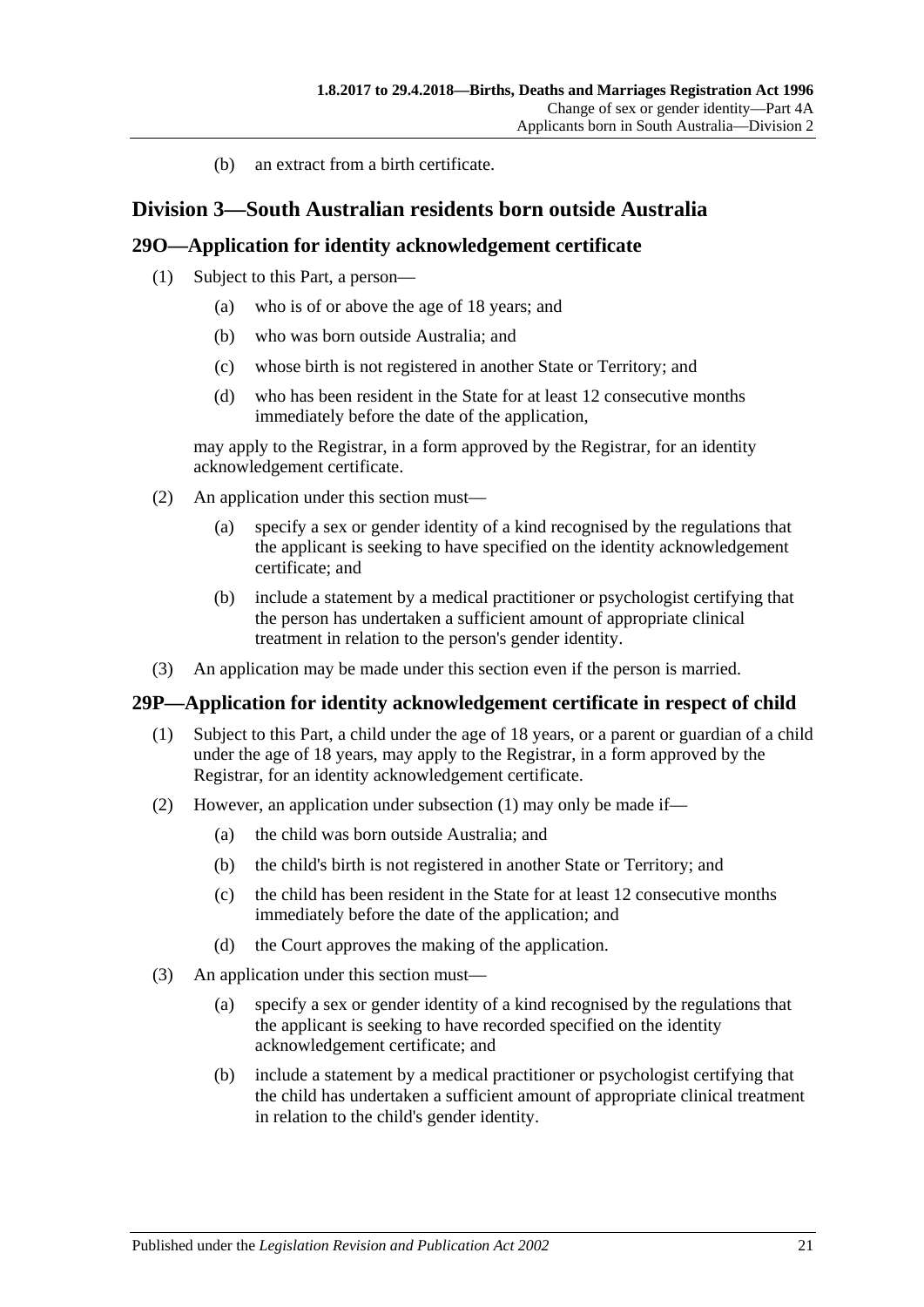- (4) The Court may, on application by the person who made the application under [subsection](#page-17-6) (1), grant an approval for the purposes of [subsection](#page-20-4) (2)(d) if the Court is satisfied that it is in the best interests of the child that the approval be granted.
- (5) In determining whether or not to grant an approval, the Court must take into account—
	- (a) whether the child understands the meaning and implications of the making of an application to the Registrar; and
	- (b) whether the child has the capacity to consent to the application and, if so, the child's position in relation to the making of the application; and
	- (c) whether the child has undertaken a sufficient amount of appropriate clinical treatment in relation to the child's sex or gender identity.
- (6) In proceedings under this section, the Court is not bound by the rules of evidence, but may inform itself as the Court thinks fit.
- (7) A child is to be taken to have the capacity to make an application under this section.

## <span id="page-21-0"></span>**29Q—Issue of identity acknowledgement certificate**

If, on an application for an identity acknowledgement certificate, the Registrar is satisfied that the person has undertaken a sufficient amount of appropriate clinical treatment in relation to the person's sex or gender identity, the Registrar may issue a certificate that acknowledges the person's sex or gender identity.

### <span id="page-21-1"></span>**29R—Effect of identity acknowledgement certificate**

If an identity acknowledgement certificate is issued to a person under this Division, the person is of the sex or gender identity specified in the identity acknowledgement certificate.

## <span id="page-21-2"></span>**Division 4—General provisions**

## <span id="page-21-3"></span>**29S—Registrar may limit number of applications**

- (1) The Registrar may determine and publish on a website determined by the Registrar a limit on the number of applications that may be made under this Part in respect of a person.
- $(2)$  If—
	- (a) the number of applications that have been made under this Part in respect of a person is equal to or greater than the limit determined by the Registrar; and
	- (b) a further application in respect of the person is made,

the Registrar may reject the application.

- (3) A person aggrieved by a decision of the Registrar to reject an application under this section may appeal against the decision to the Court.
- (4) An appeal under this section must be made within 28 days after the person received notice of the decision of the Registrar to reject the application.
- (5) On an appeal under this section, the Court may—
	- (a) confirm the Registrar's decision; or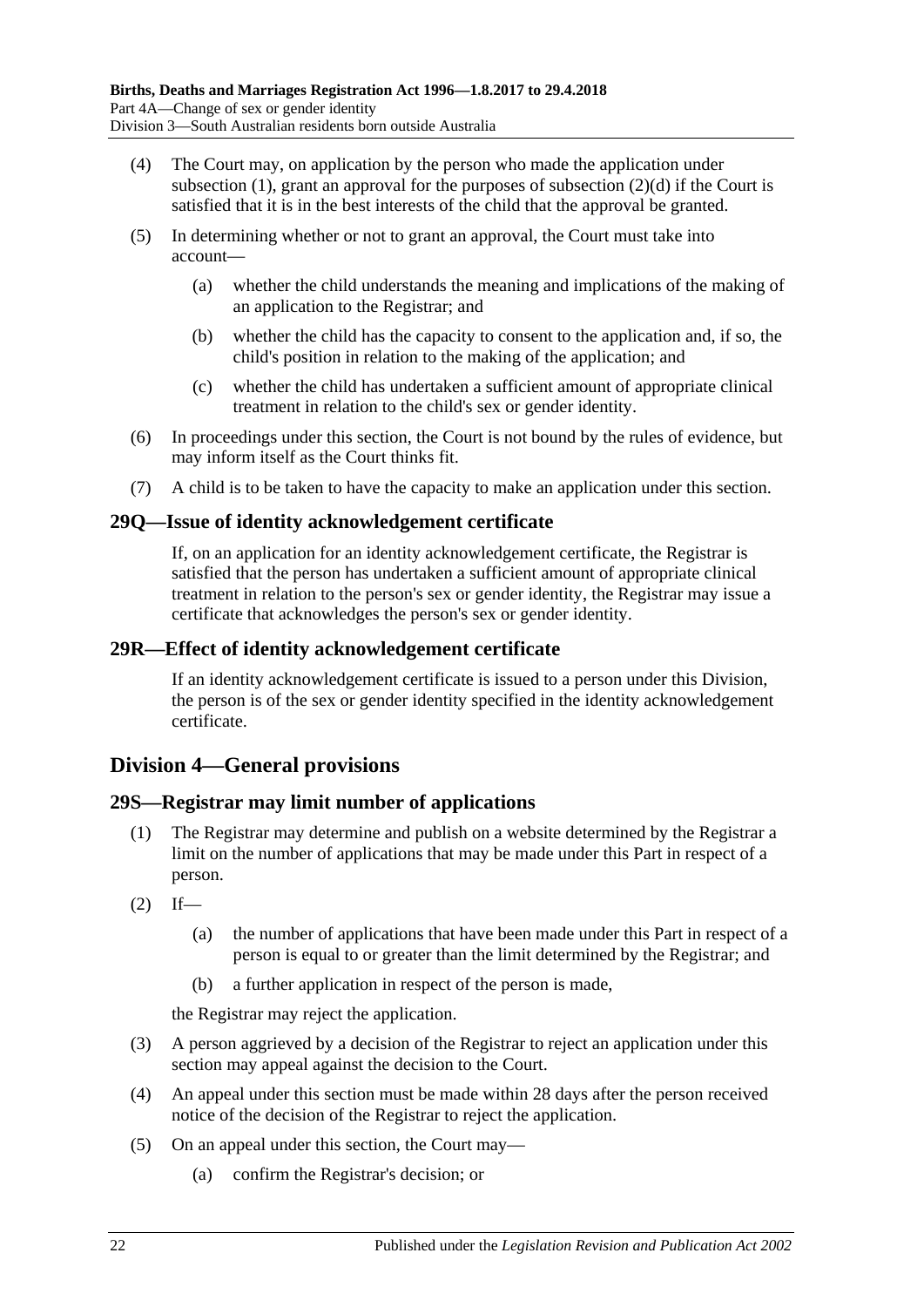(b) set aside the Registrar's decision and send the matter back to the Registrar with a direction that the application be accepted and dealt with in accordance with this Part.

## <span id="page-22-0"></span>**29T—Entitlement not affected by change of sex or gender identity**

A person who has an entitlement under a will, trust or other instrument does not lose the entitlement only because of a change in the person's sex or gender identity or the issue of an identity acknowledgement certificate under this Part, unless the will, trust or other instrument provides otherwise.

## <span id="page-22-1"></span>**29U—Change of sex or gender identity—interaction with other laws**

A person who has changed their sex or gender identity or has been issued an identity acknowledgement certificate under this Part will be taken to have satisfied a requirement under another Act or law that the person provide details of their sex if the person provides details of their sex or gender identity as changed.

## <span id="page-22-2"></span>**Part 5—Registration of marriages**

## <span id="page-22-3"></span>**30—Cases in which registration of marriage is required**

If a marriage is solemnised in the State, the marriage must be registered under this Act.

## <span id="page-22-4"></span>**31—How to have marriage registered**

A person may have a marriage registered by lodging with the Registrar a certificate of the marriage under the *Marriage Act 1961* of the Commonwealth or, if the marriage was solemnised before the commencement of that Act, the evidence of the marriage required by the Registrar<sup>1</sup>.

### **Note—**

1 Under section 50(4) of the *Marriage Act 1961* of the Commonwealth the authorised celebrant is responsible for lodging the certificate of marriage with the Registrar.

## <span id="page-22-5"></span>**32—Registration of marriage**

A marriage may be registered by—

- (a) including the marriage certificate as part of the Register; or
- (b) including particulars of the marriage in the Register.

## <span id="page-22-6"></span>**Part 6—Registration of deaths**

## <span id="page-22-7"></span>**Division 1—Cases where registration of death is required or authorised**

## <span id="page-22-8"></span>**33—Deaths to be registered under this Act**

- (1) If a person dies in the State, the death must be registered under this Act.
- (2) If a court or coroner (whether of this or any other State or the Commonwealth) directs the registration of a death, the death must be registered under this Act.
- <span id="page-22-9"></span>(3) If a person dies in an aircraft during a flight or on a vessel during a voyage to a place of disembarkation in the State, the death may be registered under this Act.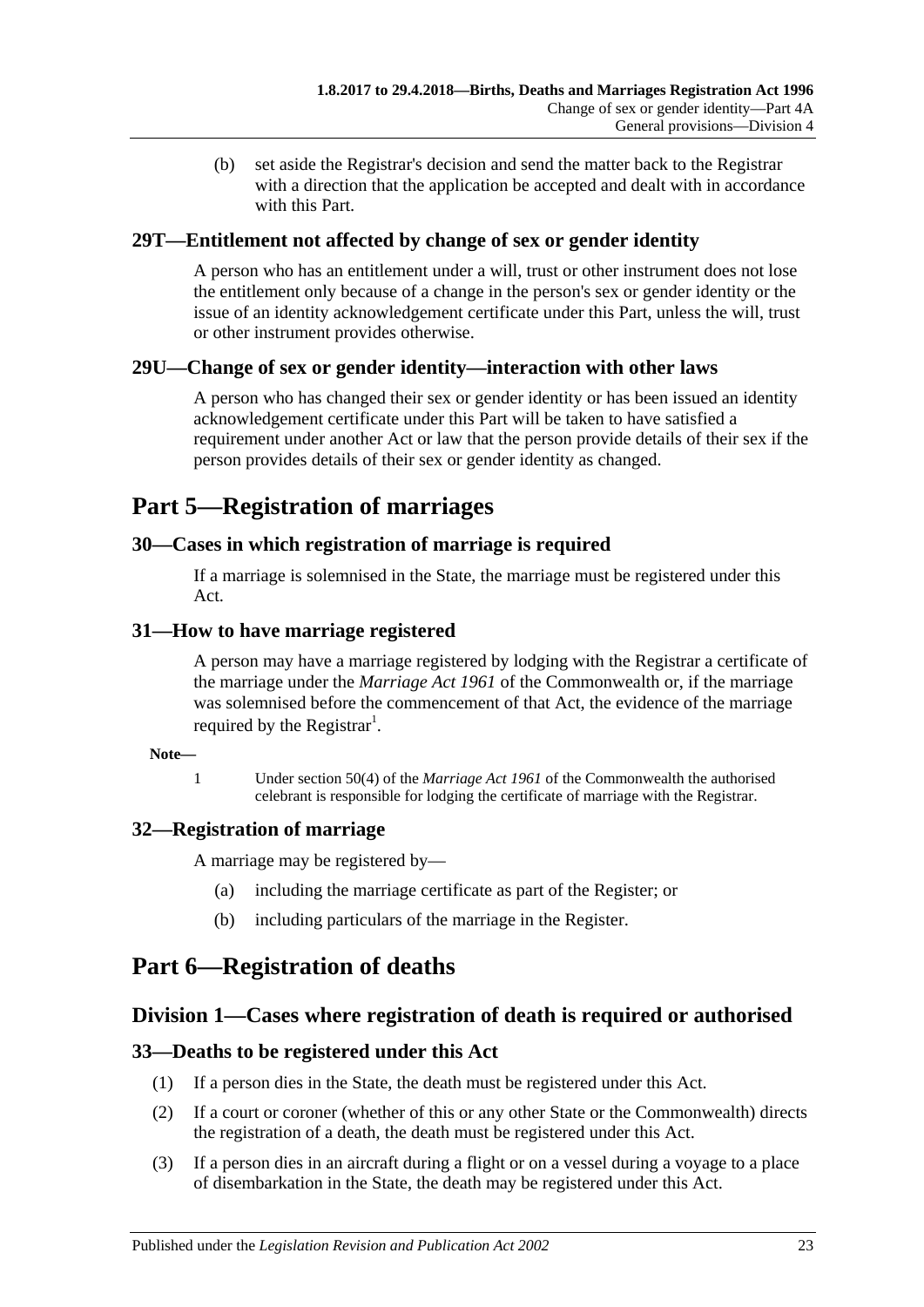- <span id="page-23-5"></span>(4) If a person who is domiciled or ordinarily resident in the State dies outside the Commonwealth, or a person dies outside the Commonwealth leaving property in the State, the death may be registered under this Act.
- (5) However, the Registrar is not obliged to register a death under [subsection](#page-22-9) (3) or [\(4\)](#page-23-5) if the death is registered under a corresponding law.
- (6) If a child is still-born, the child's death<sup>1</sup> is not to be registered under this Part.

**Note—**

1 ie the foetal death. A *child* is defined to include a still-born child.

## <span id="page-23-0"></span>**Division 2—Court orders relating to registration of death**

## <span id="page-23-1"></span>**34—Application to Court**

The Court may, on application by an interested person or on its own initiative, order—

- (a) the registration under this Act of a death that has occurred in the State; or
- (b) the inclusion or correction of registrable information about a death in the Register.

## <span id="page-23-2"></span>**35—Power to direct registration of death etc**

If a court or coroner finds—

- (a) that the death of a person is not registered as required under this Act or a corresponding law; or
- (b) that the registrable information contained in an entry about a death in the Register under this Act or a corresponding law is incomplete or incorrect,

the court or coroner may direct registration of the death or the inclusion or correction of registrable information in the Register under this Act or the corresponding law (as the case may require).

## <span id="page-23-3"></span>**Division 3—Notification of deaths**

## <span id="page-23-4"></span>**36—Notification of deaths by doctors**

(1) A doctor who was responsible for a person's medical care immediately before death, or who examines the body of a deceased person after death, must, within 48 hours after the death, give written notice of the death to the Registrar, including the particulars required by regulation.

Maximum penalty: \$1 250.

- (2) However, a doctor—
	- (a) need not give a notice under this section if another doctor has given the required notice; and
	- (b) must not give a notice under this section if the State Coroner or a police officer is required to be notified of the death under the *[Coroners Act](http://www.legislation.sa.gov.au/index.aspx?action=legref&type=act&legtitle=Coroners%20Act%202003) 2003*.

Maximum penalty: \$1 250.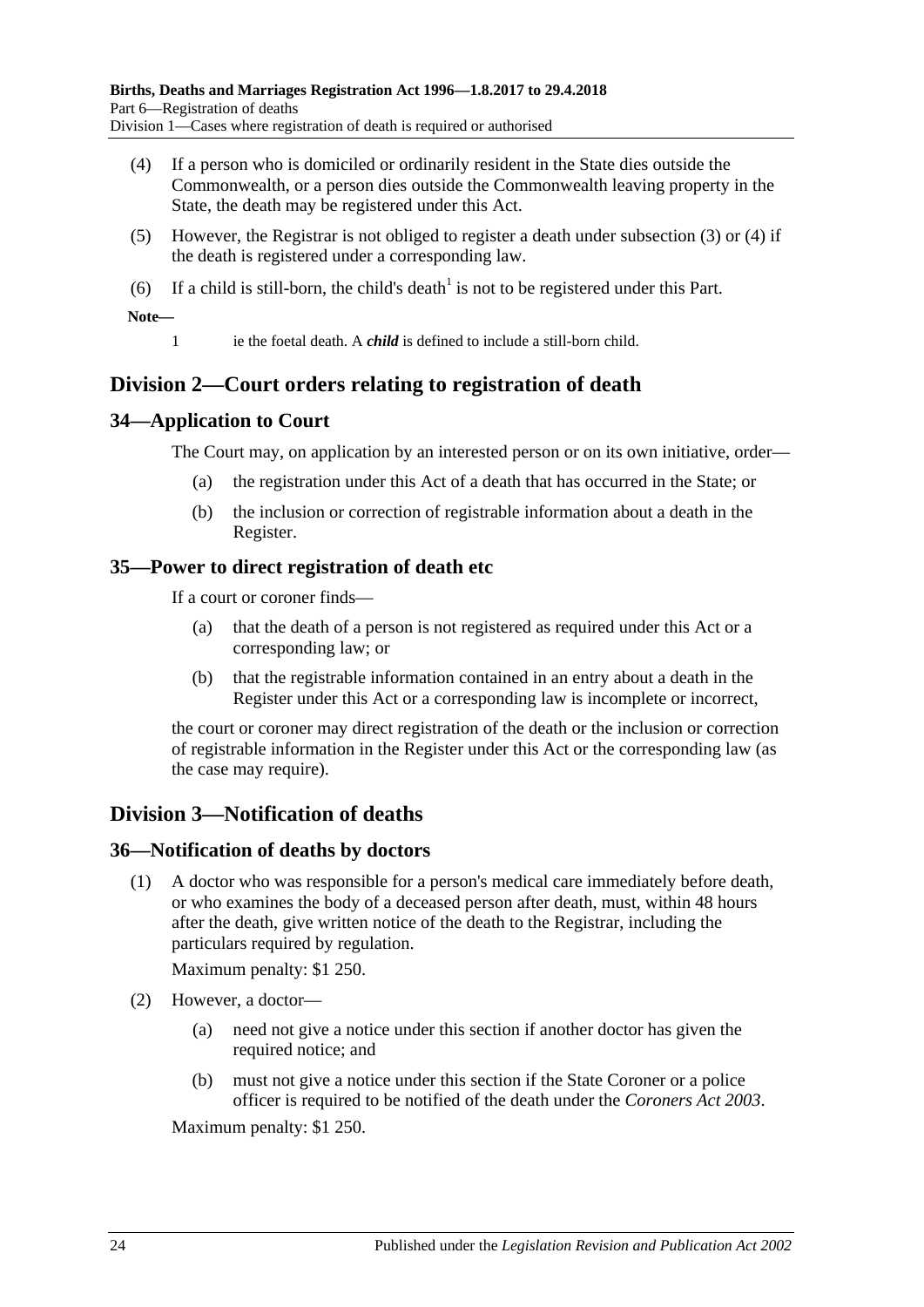- (3) When notice of a death is given, the doctor must also give a certificate in a form approved by the Registrar, certifying the cause of death, to—
	- (a) the Registrar; and
	- (b) the funeral director or other person who will be arranging for the disposal of the human remains.

Maximum penalty: \$1 250.

(4) If a child is still-born, the child's death is not to be notified under this section<sup>1</sup>.

**Note—**

1 In the case of a still-birth notice must be given to the Registrar under [section](#page-7-2) 12.

## <span id="page-24-0"></span>**37—Notification by coroner**

- (1) If the State Coroner is notified of a death under the *[Coroners Act](http://www.legislation.sa.gov.au/index.aspx?action=legref&type=act&legtitle=Coroners%20Act%202003) 2003* or is inquiring into the cause of a death, the State Coroner must, as soon as practicable, notify the Registrar of that fact.
- (2) If the State Coroner authorises the disposal of human remains, or makes a finding about the cause of a death, the State Coroner must give a copy of the disposal authorisation or the finding to the Registrar.
- (3) The Registrar may register a death even though the death is subject to an inquest or other coronial inquiry and a finding has not been made about the cause of death.
- (4) A certificate by the Registrar, certifying particulars contained in an entry about a death in the Register, issued before an inquest or other coronial inquiry into the cause of death is completed must be endorsed with the words: "Incomplete registration—Cause of death subject to coronial inquiry".

## <span id="page-24-1"></span>**38—Notification by funeral director etc**

- (1) A funeral director or other person who arranges for the disposal of human remains must within 7 days after disposal of the remains give the Registrar a written statement of—
	- (a) the name and last residential address of the deceased or, in the case of a still-born child, the name and residential address of the parents of the still-born child; and
	- (b) if the death was reported to a coroner—a statement of that fact; and
	- (c) the place and manner of disposal; and
	- (d) the information required by regulation.

Maximum penalty: \$1 250.

(2) If human remains (other than cremated remains) are removed from the State, the funeral director or other person who arranges for the removal of the remains from the State must, within 28 days after the remains are disposed of outside the State, give the Registrar a written statement of where and how the remains were disposed of, and the other information required by regulation.

Maximum penalty: \$1 250.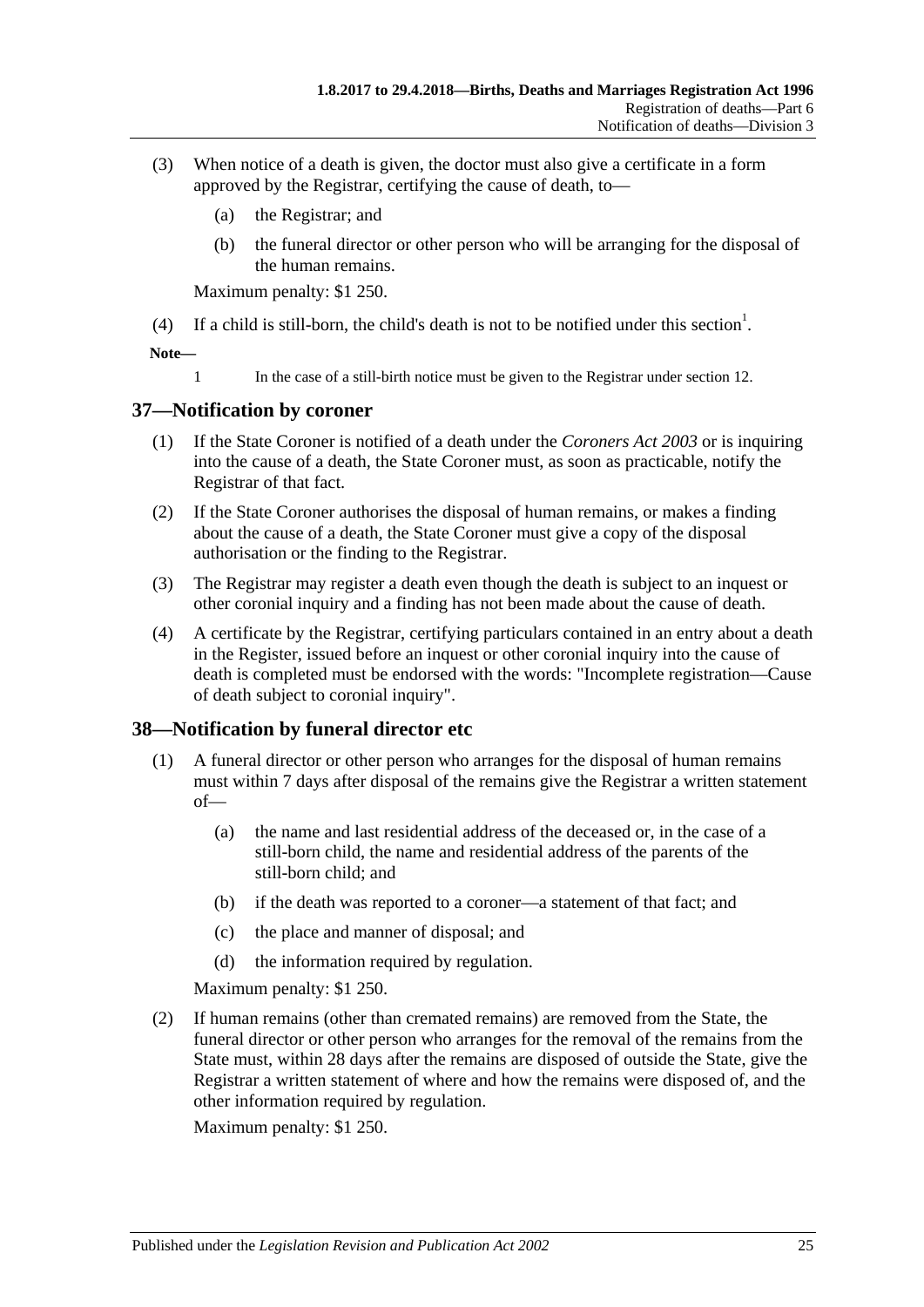- (3) If human remains have not been disposed of within 30 days after the date of death, the funeral director or other person who has custody of the remains must give the Registrar a written statement of—
	- (a) the name and last residential address of the deceased or, in the case of a still-born child, the name and residential address of the parents of the still-born child; and
	- (b) if the death was reported to a coroner—a statement of that fact; and
	- (c) the information required by regulation.

Maximum penalty: \$1 250.

## <span id="page-25-0"></span>**Division 3A—Notification by court appointed guardians**

## <span id="page-25-4"></span><span id="page-25-1"></span>**38A—Notification by court appointed guardians**

- (1) A person may give notice to the Registrar that a person named in the notice was a court appointed guardian (other than a parent) of a person who has died at the time of the death.
- (2) A notice under [subsection](#page-25-4) (1) must—
	- (a) be given as soon as reasonably practicable after the death of the deceased; and
	- (b) be in writing in a form approved by the Registrar; and
	- (c) include a copy of the order of the Youth Court of South Australia placing the child under the guardianship of the person named in the notice; and
	- (d) include the information required by the Registrar.
- (3) The Registrar may require a person giving notice under [subsection](#page-25-4) (1)—
	- (a) to provide further specified information or documents within a specified time; and
	- (b) to verify, by statutory declaration, information provided for the purposes of the notice.
- (4) In this section—

*court appointed guardian* means a person (other than a Minister) to whom guardianship of another person is given by the Youth Court of South Australia under section 38(1)(d) of the *[Children's Protection Act](http://www.legislation.sa.gov.au/index.aspx?action=legref&type=act&legtitle=Childrens%20Protection%20Act%201993) 1993*.

## <span id="page-25-2"></span>**Division 4—Registration of death**

### <span id="page-25-3"></span>**39—Registration**

- (1) The Registrar registers a death by making an entry about the death in the Register including the particulars required by regulation.
- (2) However, if the particulars available to the Registrar are incomplete the Registrar may register a death on the basis of incomplete particulars.
- (3) If the Registrar has received a notice under [section](#page-25-1) 38A, the Registrar must include the name of the guardian of the deceased named in the notice in the entry of the Register relating to the death of the deceased.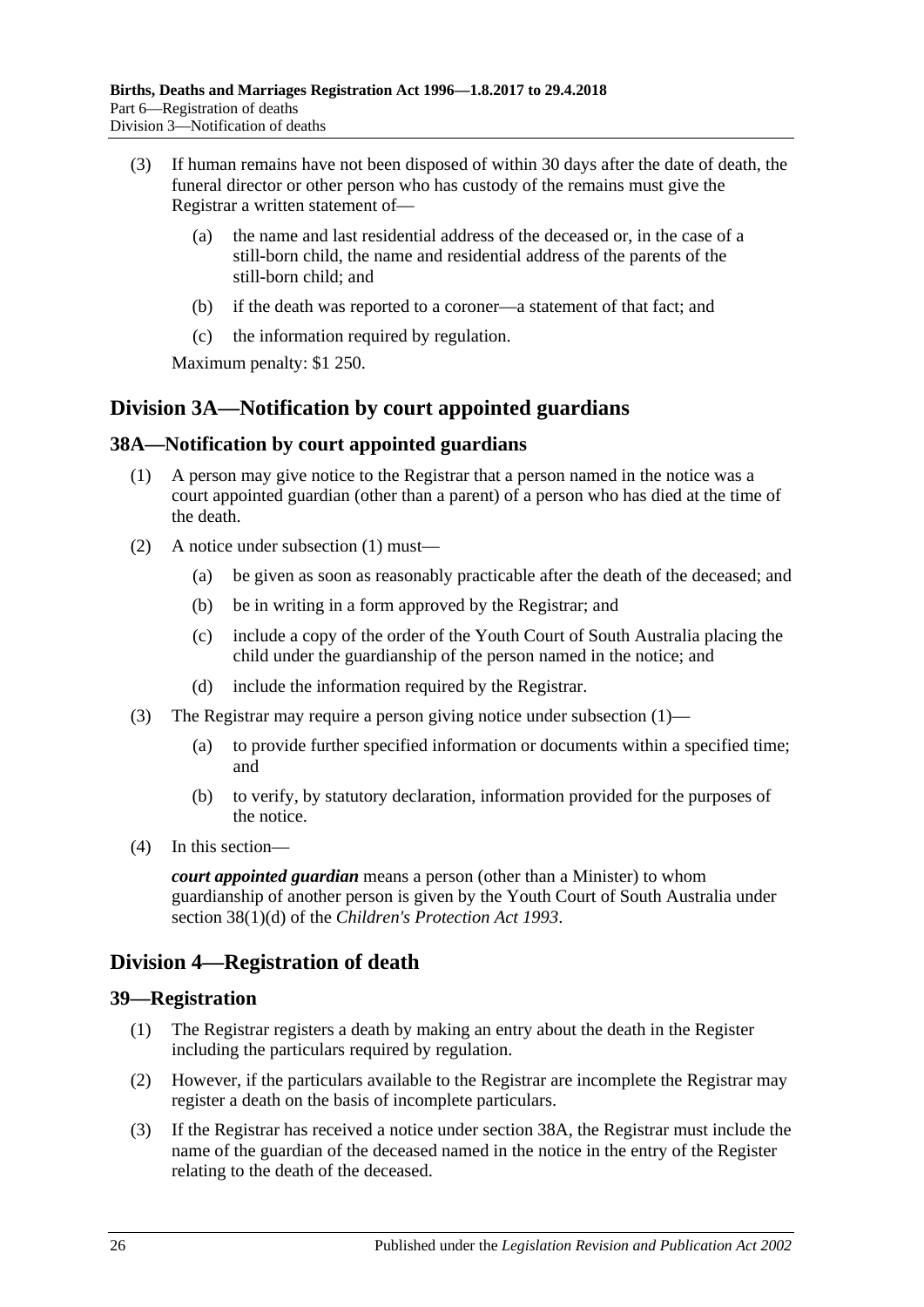# <span id="page-26-0"></span>**Part 7—The Register**

## <span id="page-26-1"></span>**Division 1—Keeping the Register**

## <span id="page-26-2"></span>**40—The Register**

- (1) The Registrar must maintain a register or registers<sup>1</sup> of registrable events.
- <span id="page-26-7"></span>(2) The Register—
	- (a) must contain the particulars of each registrable event required under this Act, or another law, to be included in the Register; and
	- (b) may contain further information if its inclusion is authorised under the regulations.
- (3) The Register may be wholly or partly in the form of a computer data base, in documentary form, or in another form the Registrar considers appropriate.
- (4) The Registrar must maintain the indexes to the Register that are necessary to make the information contained in the Register reasonably accessible.

**Note—**

1 A reference in this Act to the *Register* extends to all the registers kept under this subsection.

## <span id="page-26-3"></span>**Division 2—Registrar's powers of inquiry**

## <span id="page-26-4"></span>**41—Registrar's powers of inquiry**

- (1) The Registrar may conduct an inquiry to find out—
	- (a) whether a registrable event has happened; or
	- (b) particulars of a registrable event; or
	- (c) whether particulars of a particular registrable event have been correctly recorded in the Register.
- <span id="page-26-8"></span>(2) The Registrar may, by notice given to a person who may be able to provide information relevant to an inquiry under this section, require the person to answer specified questions or to provide other information within a time and in a way specified in the notice.
- (3) A person who fails, without reasonable excuse, to comply with a notice under [subsection](#page-26-8) (2) is guilty of an offence.

Maximum penalty: \$1 250.

## <span id="page-26-5"></span>**Division 3—Correction of Register**

## <span id="page-26-6"></span>**42—Registrar's power to correct Register**

- (1) The Registrar may correct the Register—
	- (a) to reflect a finding made on inquiry under [Division 2;](#page-26-3) or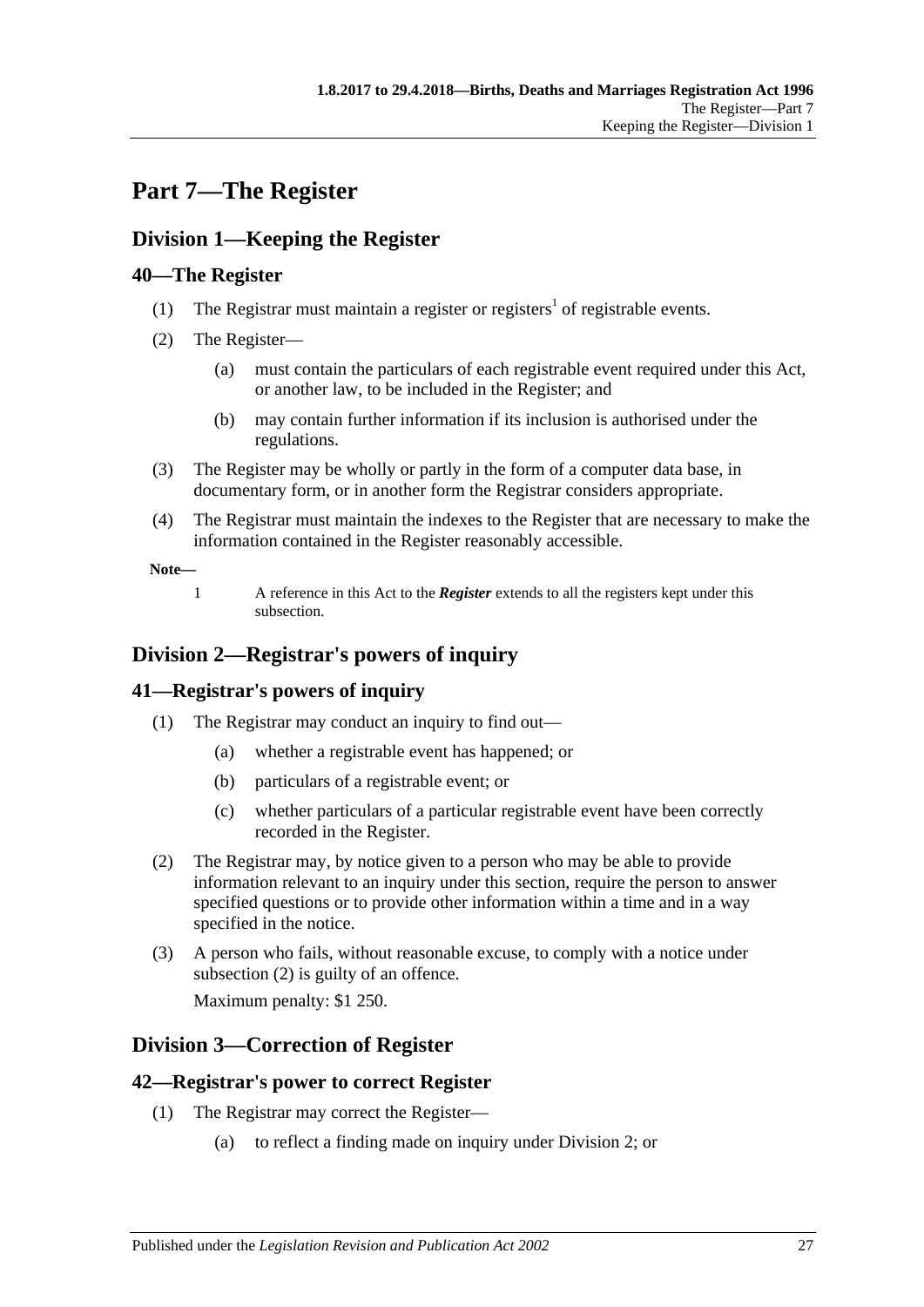- (b) to bring the particulars contained in an entry about a registrable event into conformity with the most reliable information available to the Registrar of the registrable event.
- (2) The Registrar corrects the Register by adding or cancelling an entry in the Register or by adding, altering or deleting particulars contained in an entry.
- (3) The Registrar's power to correct the Register under this section is in addition to any other power of the Registrar under this Act.

## <span id="page-27-0"></span>**Division 4—Access to, and certification of, Register entries**

## <span id="page-27-1"></span>**43—Access to Register**

- (1) The Registrar may, on conditions the Registrar considers appropriate—
	- (a) allow a person or organisation that has an adequate reason for wanting access to the Register, access to the Register; or
	- (b) provide a person or organisation that has an adequate reason for wanting information from the Register, with information extracted from the Register.
- (2) In deciding whether an applicant has an adequate reason for wanting access to the Register, or information extracted from the Register, the Registrar must have regard to—
	- (a) the nature of the applicant's interest; and
	- (b) the sensitivity of the information; and
	- (c) the use to be made of the information; and
	- (d) other relevant factors.
- (3) In deciding the conditions on which access to the Register, or information extracted from the Register, is to be given under this section, the Registrar must, as far as practicable, protect the persons to whom the entries in the Register relate from unjustified intrusion on their privacy.

### <span id="page-27-2"></span>**44—Search of Register**

- (1) The Registrar may, on application, search the Register for an entry about a particular registrable event.
- (2) The applicant must state the reason for the applicant's interest in the subject-matter of the search.
- (3) The Registrar may reject the application if the applicant does not show an adequate reason for wanting the information to which the application relates.
- (4) In deciding whether an applicant has an adequate reason for wanting information, the Registrar must have regard to—
	- (a) the relationship (if any) between the applicant and the person to whom the information relates; and
	- (b) the age of the entry; and
	- (c) the contents of the entry; and
	- (d) other relevant factors.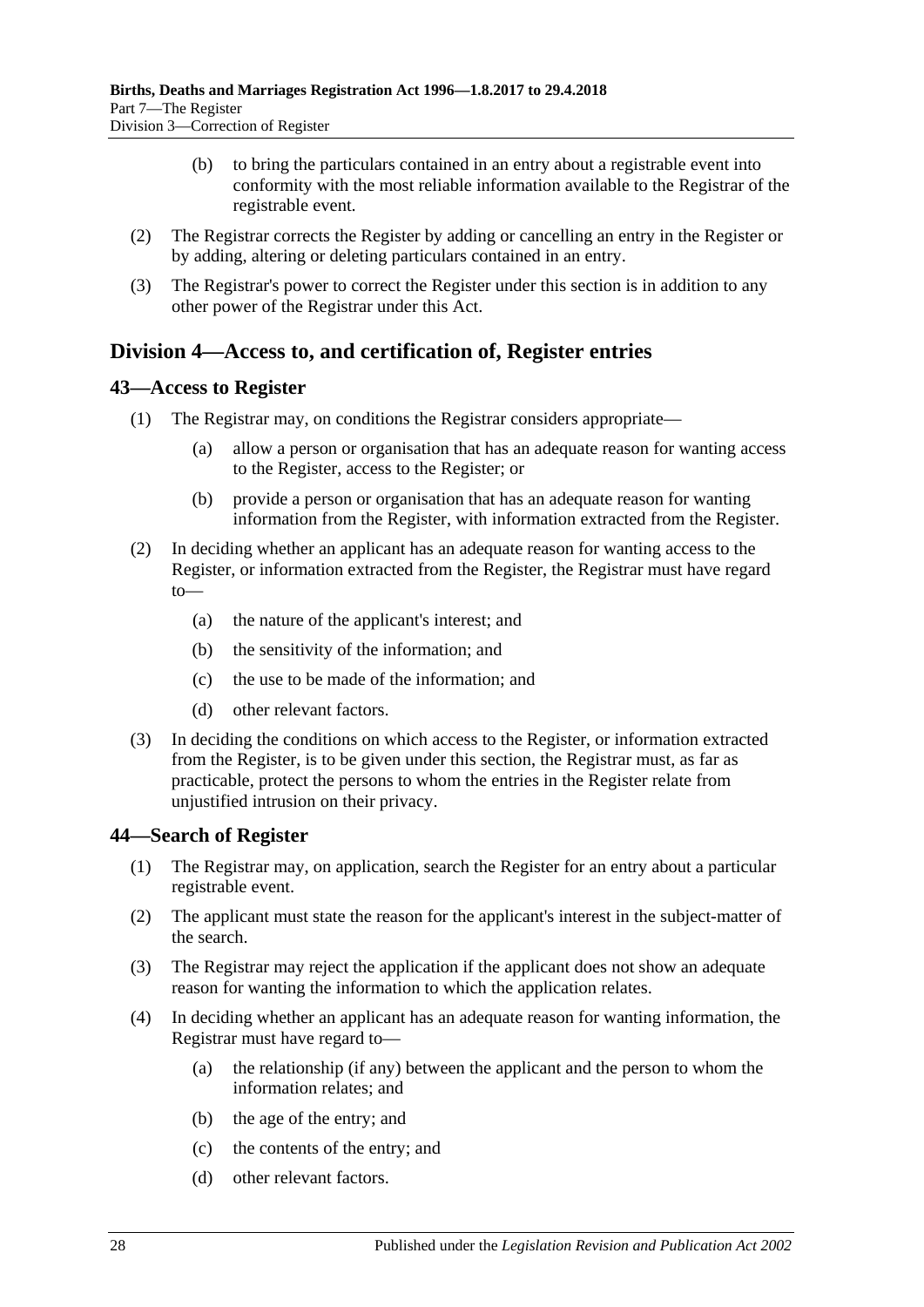## <span id="page-28-0"></span>**45—Protection of privacy**

In providing information extracted from the Register, the Registrar must, as far as practicable, protect the persons to whom the entries in the Register relate from unjustified intrusion on their privacy.

### <span id="page-28-1"></span>**46—Issue of certificate**

- <span id="page-28-5"></span>(1) On completing a search of the Register, the Registrar may issue a certificate—
	- (a) certifying particulars contained in an entry; or
	- (b) certifying that no entry was located in the Register about the relevant registrable event.
- <span id="page-28-6"></span>(1a) A certificate under [subsection](#page-28-5) (1)(a) may only include particulars identifying a person as a biological parent of another person with the written consent of that other person or, if that other person is not an adult, of each legal parent or guardian of that person (however, a failure to comply with this subsection does not affect the admissibility or validity of a certificate).
- (1b) [Subsection](#page-28-6) (1a) expires on the day on which the donor conception register is established under section 15 of the *[Assisted Reproductive Treatment Act](http://www.legislation.sa.gov.au/index.aspx?action=legref&type=act&legtitle=Assisted%20Reproductive%20Treatment%20Act%201988) 1988*.
- (2) A certificate under [subsection](#page-28-5)  $(1)(a)$  is admissible in legal proceedings as evidence of—
	- (a) the entry to which the certificate relates; and
	- (b) the facts recorded in the entry.

### <span id="page-28-2"></span>**47—Access policies**

- (1) The Registrar must maintain a written statement of the policies on which access to information contained in the Register is to be given or denied under this Division.
- (2) The Registrar must give a copy of the statement, on request, to any person.

### <span id="page-28-3"></span>**48—Fees**

- (1) The regulations may prescribe fees, or a basis for calculating fees, for—
	- (a) access to the Register; or
	- (b) a search of the Register; or
	- (c) the issue of a certificate following a search of the Register; or
	- (d) other services provided by the Registrar.
- (2) The regulations may allow for fees to be fixed by negotiation between the Registrar and the person who asks for the relevant services.

### <span id="page-28-4"></span>**49—Power to remit fees**

The Registrar may, in appropriate cases, remit the whole or part of a fee under this Act.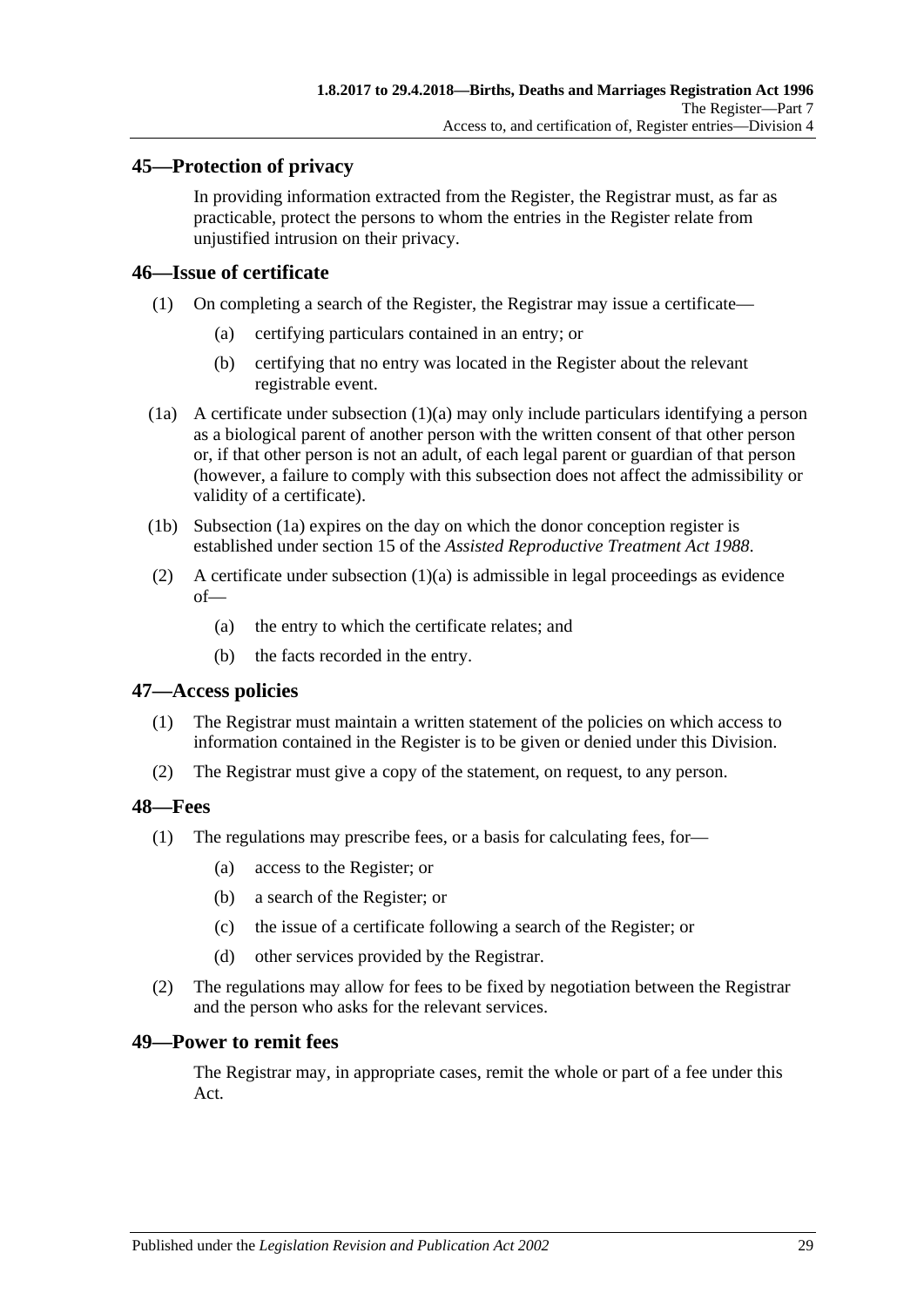### <span id="page-29-8"></span><span id="page-29-0"></span>**49A—Saving provision—surrogacy arrangements**

- (1) Despite a preceding section of this Part, but subject to [subsection](#page-29-7) (2), the Registrar must restrict access to the Register so as to keep confidential any information that would disclose the making or discharge of a surrogacy order.
- <span id="page-29-7"></span>(2) [Subsection](#page-29-8) (1) does not apply if the person seeking access to a relevant part of the Register is—
	- (a) a party to the surrogacy agreement that gave rise to the surrogacy order; or
	- (b) the person who is the subject of the surrogacy order if he or she has attained the age of 18 years.

## <span id="page-29-1"></span>**Part 8—General power of review**

### <span id="page-29-2"></span>**50—Review**

- (1) A person who is dissatisfied with a decision of the Registrar made in the performance or purported performance of functions under this Act may apply to the Court for a review of the decision.
- (2) On a review, the Court may—
	- (a) confirm, vary or reverse the Registrar's decision; and
	- (b) make consequential and ancillary orders and directions.

## <span id="page-29-3"></span>**Part 9—Miscellaneous**

### <span id="page-29-4"></span>**51—False representation**

A person who makes a false or misleading representation in an application or document under this Act, knowing it to be false or misleading, is guilty of an offence. Maximum penalty: \$1 250.

## <span id="page-29-5"></span>**52—Unauthorised access to or interference with Register**

A person must not, without the authority of the Registrar or other lawful authority—

- (a) obtain access to the Register or information contained in the Register; or
- (b) make, alter or delete an entry in the Register; or
- (c) interfere with the Register in any other way.

Maximum penalty: \$10 000 or imprisonment for 2 years.

### <span id="page-29-6"></span>**53—Falsification of certificate etc**

- (1) A person must not forge the Registrar's signature or seal. Maximum penalty: \$10 000 or imprisonment for 2 years.
- (2) A person must not forge or falsify a certificate or other document under this Act. Maximum penalty: \$10 000 or imprisonment for 2 years.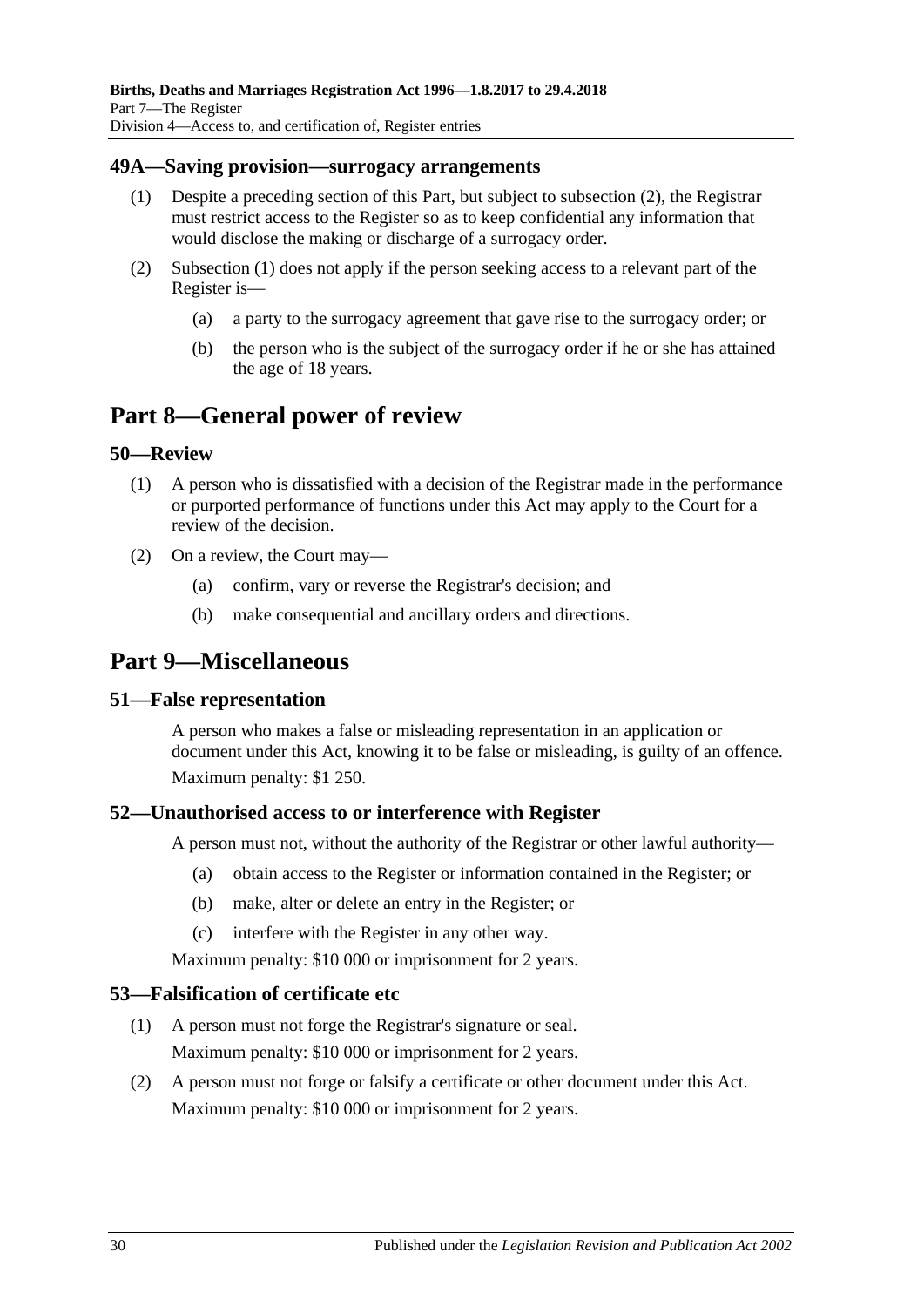- (3) The Registrar may impound—
	- (a) a document which the Registrar has reason to believe bears a forged impression of the Registrar's signature or seal; or
	- (b) a certificate or other document purporting to be a certificate or other document under this Act which the Registrar has reason to believe has been forged or falsified; or
	- (c) a certificate under this Act about a registrable event if the entry in the Register about the event has been cancelled or corrected since the issue of the certificate.

### <span id="page-30-5"></span><span id="page-30-0"></span>**55—Regulations**

- (1) The Governor may make regulations for the purposes of this Act.
- (2) Without limiting the generality of [subsection](#page-30-5) (1), the regulations may—
	- (a) impose a penalty not exceeding a fine of \$1 250 for contravention of a provision of the regulations; and
	- (b) fix fees and provide for the payment, recovery, waiver or refund of fees.

## <span id="page-30-1"></span>**Schedule 1—Transitional**

### <span id="page-30-2"></span>**1—Interpretation**

In this Schedule—

*repealed Act* means the *[Births, Deaths and Marriages Registration Act](http://www.legislation.sa.gov.au/index.aspx?action=legref&type=act&legtitle=Births%20Deaths%20and%20Marriages%20Registration%20Act%201966) 1966*.

### <span id="page-30-3"></span>**3—The Register**

A Register maintained under the repealed Act forms part of the Register under this Act.

## <span id="page-30-4"></span>**4—The Registrar and Deputy Registrars**

- (1) The person holding office as the Principal Registrar of Births, Deaths and Marriages immediately before the commencement of this Act continues as the Registrar, subject to the provisions of this Act.
- (2) The person holding office as the Deputy Registrar immediately before the commencement of this Act continues as a deputy registrar, subject to the provisions of this Act.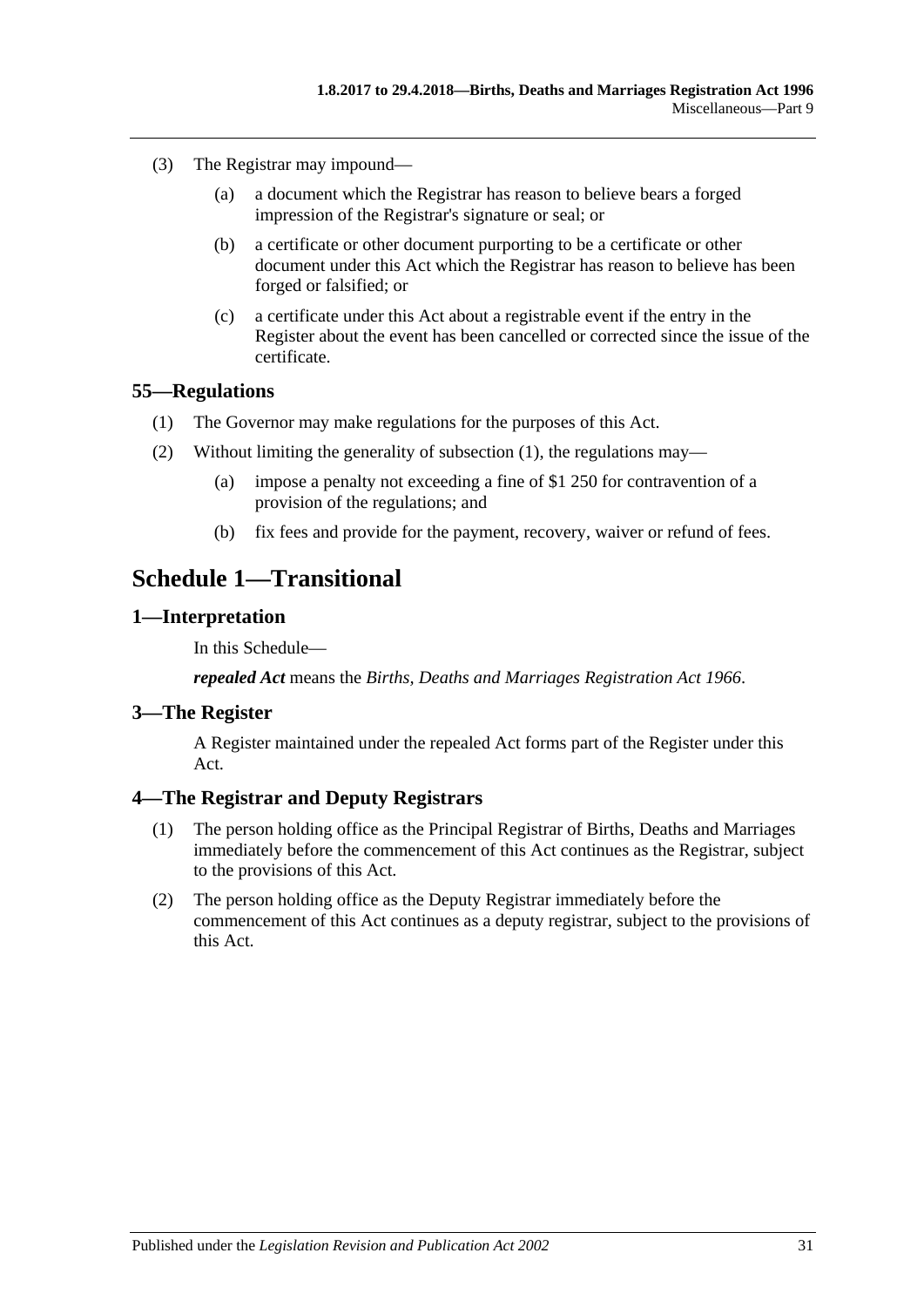# <span id="page-31-0"></span>**Legislative history**

## **Notes**

- Amendments of this version that are uncommenced are not incorporated into the text.
- Please note—References in the legislation to other legislation or instruments or to titles of bodies or offices are not automatically updated as part of the program for the revision and publication of legislation and therefore may be obsolete.
- Earlier versions of this Act (historical versions) are listed at the end of the legislative history.
- For further information relating to the Act and subordinate legislation made under the Act see the Index of South Australian Statutes or www.legislation.sa.gov.au.

## **Legislation repealed by principal Act**

The *Births, Deaths and Marriages Registration Act 1996* repealed the following:

*Births, Deaths and Marriages Registration Act 1966*

## **Legislation amended by principal Act**

The *Births, Deaths and Marriages Registration Act 1996* amended the following:

*Coroners Act 1975 Cremation Act 1891*

## **Principal Act and amendments**

| New entries appear in bold. |  |  |
|-----------------------------|--|--|
|                             |  |  |
|                             |  |  |
|                             |  |  |

| Year   | N <sub>o</sub> | Title                                                                               | Assent     | Commencement                                                       |
|--------|----------------|-------------------------------------------------------------------------------------|------------|--------------------------------------------------------------------|
| 1996   | -6             | Births, Deaths and Marriages<br><b>Registration Act 1996</b>                        | 4.4.1996   | 3.6.1996 (Gazette 23.5.1996 p2534)                                 |
| 2003   | 33             | Coroners Act 2003                                                                   | 31.7.2003  | Sch (cl 5)—1.7.2005 ( <i>Gazette 23.6.2005</i><br>p1899)           |
| 2006   | -10            | Statutes Amendment (Disposal of<br>Human Remains) Act 2006                          | 29.6.2006  | Pt 2 (ss $4 \& 5$ )—24.7.2006 ( <i>Gazette</i><br>20.7.2006 p2335) |
| 2009   | 64             | Statutes Amendment (Surrogacy) Act<br>2009                                          | 26.11.2009 | Pt 3 (ss $15 - 18$ ) - 26.11.2010: s 2                             |
| 2009   | 84             | <b>Statutes Amendment (Public Sector</b><br>Consequential Amendments) Act<br>2009   | 10.12.2009 | Pt 21 (ss $40-42$ )-1.2.2010 ( <i>Gazette</i><br>28.1.2010 p320)   |
| 2010 5 |                | <b>Health Practitioner Regulation</b><br>National Law (South Australia) Act<br>2010 | 1.7.2010   | Sch 1 (cl 3)-1.7.2010 ( <i>Gazette</i><br>$1.7.2010 \text{ p}3338$ |
| 2013   | 20             | <b>Burial and Cremation Act 2013</b>                                                | 14.6.2013  | Sch 1 (cll 5 & 6)-1.2.2014 ( <i>Gazette</i><br>16.1.2014 p120)     |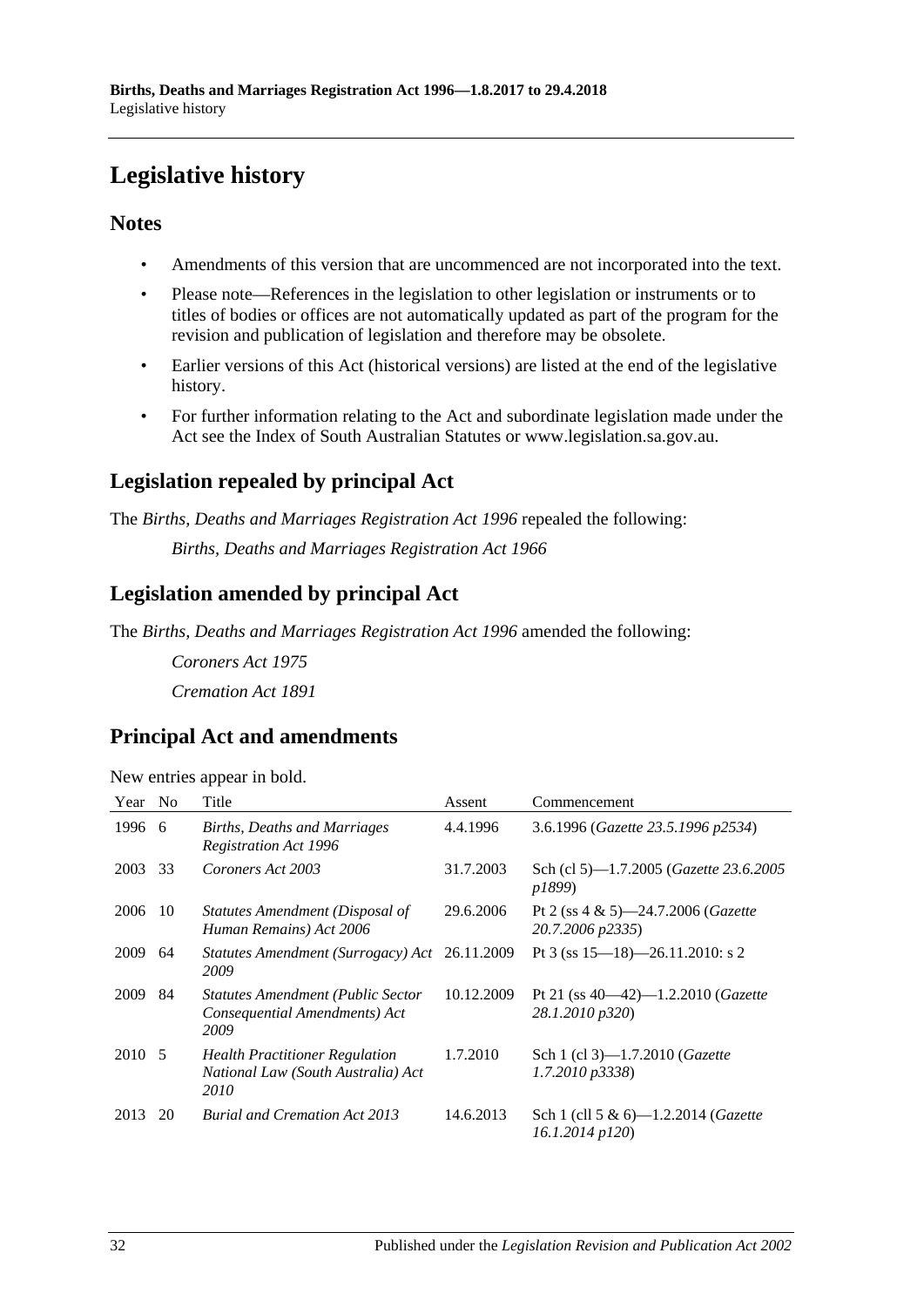| 2015 27 |    | Births, Deaths and Marriages<br>Registration (Change of Name)<br>Amendment Act 2015                       | 22.10.2015 | Pt 2 (ss $4-7$ )-1.6.2016 ( <i>Gazette</i><br>21.1.2016 p152)       |
|---------|----|-----------------------------------------------------------------------------------------------------------|------------|---------------------------------------------------------------------|
| 2016 4  |    | Statutes Amendment (Rights of<br>Foster Parents, Guardians and<br>Kinship Carers) Act 2016                | 17.3.2016  | Pt 2 (ss 4 & 5)-17.9.2016: s 2                                      |
| 2016    | 30 | <b>Family Relationships (Parentage</b><br>Presumptions) Amendment Act 2016                                | 23.6.2016  | Sch $1$ (cll $1 \& 2$ ) & Sch $2$<br>$cl$ 1) -23.9.2016: s 2        |
| 2016 65 |    | Births, Deaths and Marriages<br><b>Registration (Gender Identity)</b><br>Amendment Act 2016               | 15.12.2016 | 23.5.2017 (Gazette 23.5.2017 p1724)                                 |
| 2016 67 |    | <b>Relationships Register Act 2016</b>                                                                    | 15.12.2016 | Sch 1 (cl 2)-1.8.2017 (Gazette<br>1.8.2017p3038                     |
| 2017 51 |    | Statutes Amendment (SACAT No 2)<br>Act 2017                                                               | 28.11.2017 | Pt $8$ (ss $27$ to $37$ )—uncommenced                               |
| 2017    | 53 | Statutes Amendment (Sentencing)<br>Act 2017                                                               | 28.11.2017 | Pt 3 (s 5)—30.4.2018 ( <i>Gazette 6.2.2018</i><br>p612)             |
| 2017    | 64 | <b>Children's Protection Law Reform</b><br>(Transitional Arrangements and<br>Related Amendments) Act 2017 | 12.12.2017 | Pt 5 (ss 39 to 41)–22.10.2018 ( <i>Gazette</i><br>19.12.2017 p5119) |
|         |    |                                                                                                           |            |                                                                     |

## **Provisions amended**

New entries appear in bold.

Entries that relate to provisions that have been deleted appear in italics.

| Provision         | How varied                                                                | Commencement |
|-------------------|---------------------------------------------------------------------------|--------------|
| Pt1               |                                                                           |              |
| s <sub>2</sub>    | omitted under Legislation Revision and<br><b>Publication Act 2002</b>     | 1.7.2005     |
| s <sub>3</sub>    | amended by 65/2016 s 4                                                    | 23.5.2017    |
| s <sub>4</sub>    |                                                                           |              |
| cremated remains  | inserted by 20/2013 Sch 1 cl 5                                            | 1.2.2014     |
| doctor            | substituted by 5/2010 Sch 1 cl 3                                          | 1.7.2010     |
| registrable event | amended by 64/2009 s 15(1)                                                | 26.11.2010   |
|                   | amended by 65/2016 s 5                                                    | 23.5.2017    |
| surrogacy order   | inserted by $64/2009$ s $15(2)$                                           | 26.11.2010   |
| Pt 2              |                                                                           |              |
| s <sub>5</sub>    |                                                                           |              |
| s 5(1)            | s 5 redesignated as $s$ 5(1) by 84/2009 s 40                              | 1.2.2010     |
| $s\ 5(2)$         | inserted by $84/2009$ s 40                                                | 1.2.2010     |
| $\rm{s}$ 6        |                                                                           |              |
| s(6(1))           | s 6 amended and redesignated as $s$ 6(1) by<br>67/2016 Sch 1 cl 2(1), (2) | 1.8.2017     |
| s(6(2))           | inserted by 67/2016 Sch 1 cl 2(2)                                         | 1.8.2017     |
| s <sub>7</sub>    |                                                                           |              |
| s(7(3))           | inserted by 84/2009 s 41                                                  | 1.2.2010     |
| $Pt\,3$           |                                                                           |              |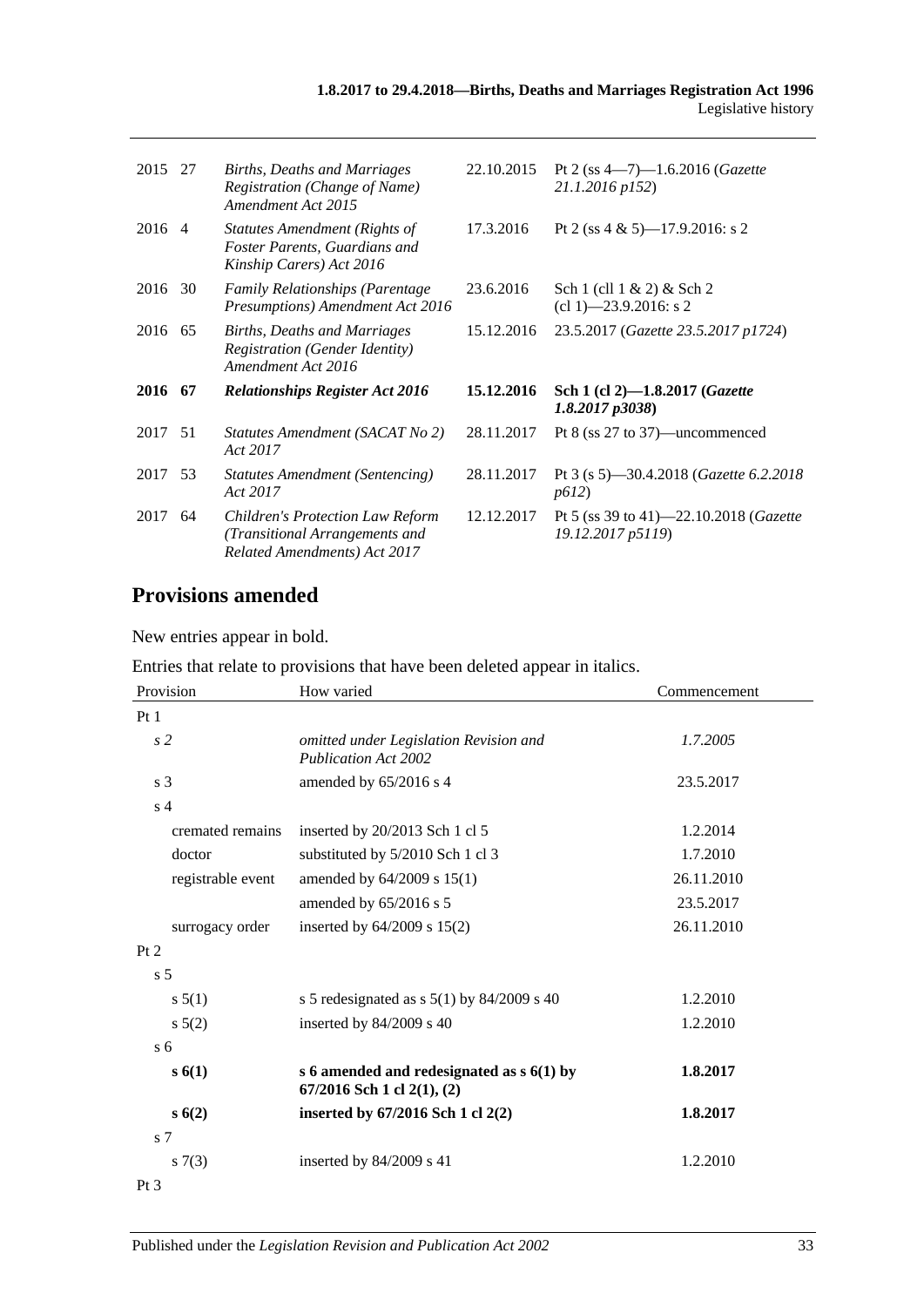## Pt 3 Div 2

| s <sub>14</sub>       |                                                                                                                                                               |            |
|-----------------------|---------------------------------------------------------------------------------------------------------------------------------------------------------------|------------|
| s 14(1)               | s 14 redesignated as $s$ 14(1) by 30/2016 Sch 1<br>cl 1                                                                                                       | 23.9.2016  |
| s $14(2)$ — $(4)$     | inserted by 30/2016 Sch 1 cl 1                                                                                                                                | 23.9.2016  |
|                       | will expire on the day on which the donor<br>conception register is established under s 15 of<br>the Assisted Reproductive Treatment Act 1988:<br>s14(5)      |            |
| s14(5)                | inserted by 30/2016 Sch 1 cl 1                                                                                                                                | 23.9.2016  |
| Pt 3 Div 6            | inserted by 64/2009 s 16                                                                                                                                      | 26.11.2010 |
| Pt 4                  |                                                                                                                                                               |            |
| Pt 4 Div 1            |                                                                                                                                                               |            |
| heading               | inserted by 27/2015 s 4                                                                                                                                       | 1.6.2016   |
| s 24                  | substituted by 27/2015 s 5                                                                                                                                    | 1.6.2016   |
| s <sub>25</sub>       |                                                                                                                                                               |            |
| $s \, 25(1)$          | substituted by 27/2015 s 6                                                                                                                                    | 1.6.2016   |
| s $25(1a)$ and $(1b)$ | inserted by $27/2015$ s 6                                                                                                                                     | 1.6.2016   |
| s 29A                 | inserted by 64/2009 s 17                                                                                                                                      | 26.11.2010 |
| Pt 4 Div 2            | inserted by 27/2015 s 7                                                                                                                                       | 1.6.2016   |
| Pt 4A                 | inserted by 65/2016 s 6                                                                                                                                       | 23.5.2017  |
| Pt 6                  |                                                                                                                                                               |            |
| Pt 6 Div 3            |                                                                                                                                                               |            |
| s <sub>36</sub>       |                                                                                                                                                               |            |
| $s \; 36(2)$          | amended by 33/2003 Sch (cl 2)                                                                                                                                 | 1.7.2005   |
| s 37                  |                                                                                                                                                               |            |
| $s \frac{37(1)}{2}$   | substituted by $33/2003$ Sch (cl 3(1))                                                                                                                        | 1.7.2005   |
| $s \frac{37(2)}{2}$   | amended by 33/2003 Sch (cl 3(2), (3))                                                                                                                         | 1.7.2005   |
| Pt 6 Div 3A           | inserted by 4/2016 s 4                                                                                                                                        | 17.9.2016  |
| Pt 6 Div 4            |                                                                                                                                                               |            |
| s 39                  |                                                                                                                                                               |            |
| $s \, 39(3)$          | inserted by 4/2016 s 5                                                                                                                                        | 17.9.2016  |
| Pt 7                  |                                                                                                                                                               |            |
| s <sub>46</sub>       |                                                                                                                                                               |            |
| $s\,46(1a)$           | inserted by 30/2016 Sch 1 cl 2                                                                                                                                | 23.9.2016  |
|                       | will expire on the day on which the donor<br>conception register is established under s 15 of<br>the Assisted Reproductive Treatment Act 1988:<br>$s\,46(1b)$ |            |
| $s\,46(1b)$           | inserted by 30/2016 Sch 1 cl 2                                                                                                                                | 23.9.2016  |
| s 49A                 | inserted by $64/2009$ s 18                                                                                                                                    | 26.11.2010 |
| Pt <sub>9</sub>       |                                                                                                                                                               |            |
| by 20/2013            | s 50A before deletion inserted by 33/2003 Sch (cl 4)                                                                                                          | 1.7.2005   |
| $s$ 50A $(1)$         | amended by 10/2006 s $4(1)$ —(3)                                                                                                                              | 24.7.2006  |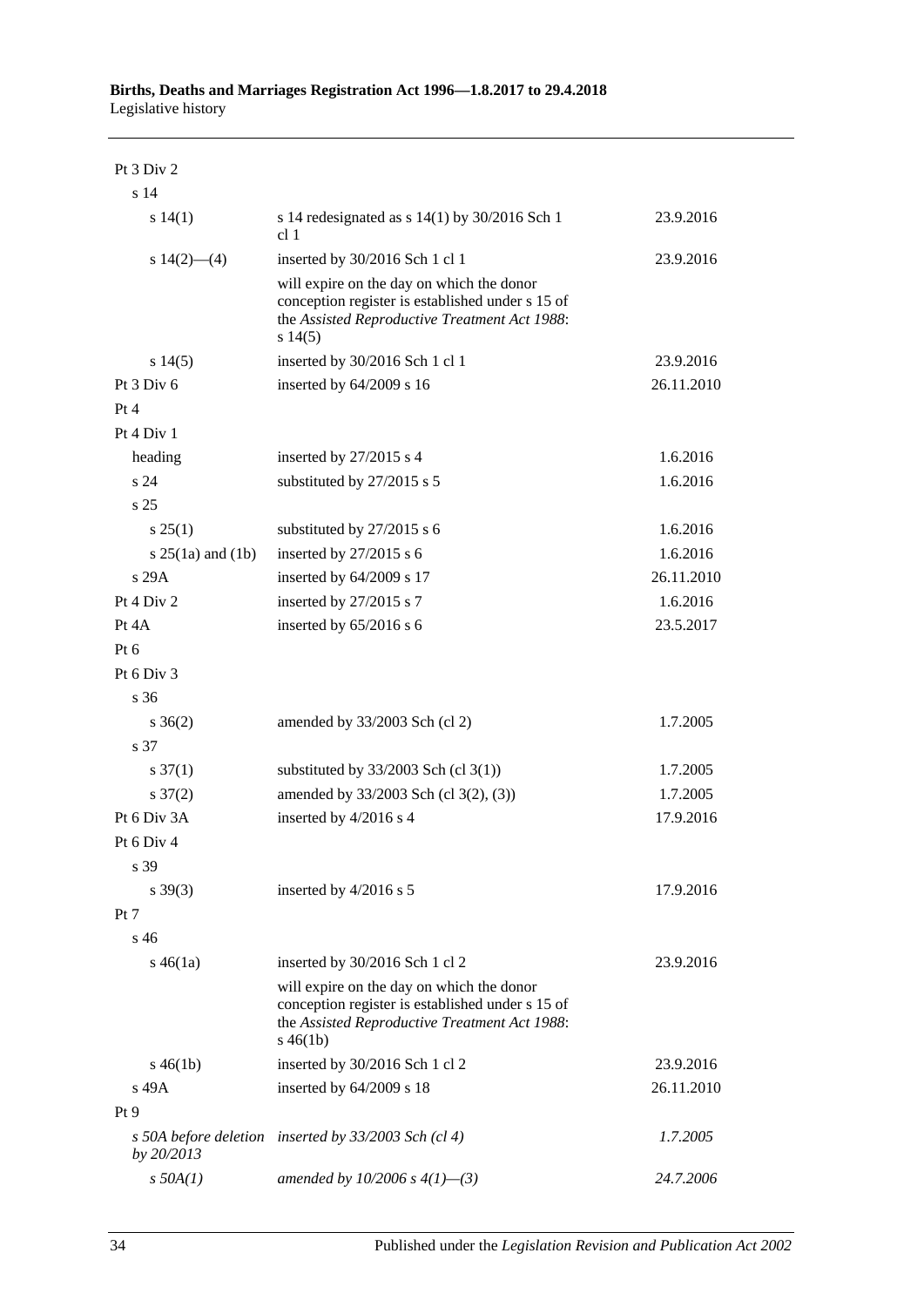| s $50A(2)$ — $(4)$ | inserted by $10/2006 s 4(4)$                                          | 24.7.2006 |
|--------------------|-----------------------------------------------------------------------|-----------|
| $s$ 50A(5)         | s 50A(2) redesignated as $s$ 50A(5) by 10/2006<br>$s\,4(5)$           | 24.7.2006 |
| $s$ 50A            | deleted by 20/2013 Sch 1 cl 6                                         | 1.2.2014  |
| s <sub>54</sub>    | deleted by $84/2009$ s 42                                             | 1.2.2010  |
| $\overline{s}$ 55  |                                                                       |           |
| $s\,55(2)$         | substituted by $10/2006$ s 5                                          | 24.7.2006 |
| Sch 1              |                                                                       |           |
| cl 2               | omitted under Legislation Revision and<br><b>Publication Act 2002</b> | 1.7.2005  |
| Schs 2 and 3       | omitted under Legislation Revision and<br><b>Publication Act 2002</b> | 1.7.2005  |

## **Transitional etc provisions associated with Act or amendments**

## *Family Relationships (Parentage Presumptions) Amendment Act 2016, Sch 2—Transitional provision*

### **1—Immunity**

Despite a provision of the *[Births, Deaths and Marriages Registration Act](http://www.legislation.sa.gov.au/index.aspx?action=legref&type=act&legtitle=Births%20Deaths%20and%20Marriages%20Registration%20Act%201996) 1996*, no liability attaches to a person for a failure to provide to the Registrar particulars of the person who is the father or co-parent of a child in the case where—

- (a) the child was born before the commencement of this clause; and
- (b) the person is only taken to be father or co-parent of the child by virtue of Part 2A of the *[Family Relationships Act](http://www.legislation.sa.gov.au/index.aspx?action=legref&type=act&legtitle=Family%20Relationships%20Act%201975) 1975* (as amended by this Act).

## *Births, Deaths and Marriages Registration (Gender Identity) Amendment Act 2016, Sch 1*

## **2—Transitional provision**

Despite the repeal of the *[Sexual Reassignment Act](http://www.legislation.sa.gov.au/index.aspx?action=legref&type=act&legtitle=Sexual%20Reassignment%20Act%201988) 1988*, a recognition certificate issued under that Act in force immediately before the commencement of this clause will continue in force and effect and may be registered under section 9 of that Act as if that section had not been repealed by this Act.

## **Historical versions**

```
1.7.2005
24.7.2006
1.2.2010
1.7.2010
26.11.2010
1.2.2014
1.6.2016
17.9.2016 (electronic only)
23.9.2016
```